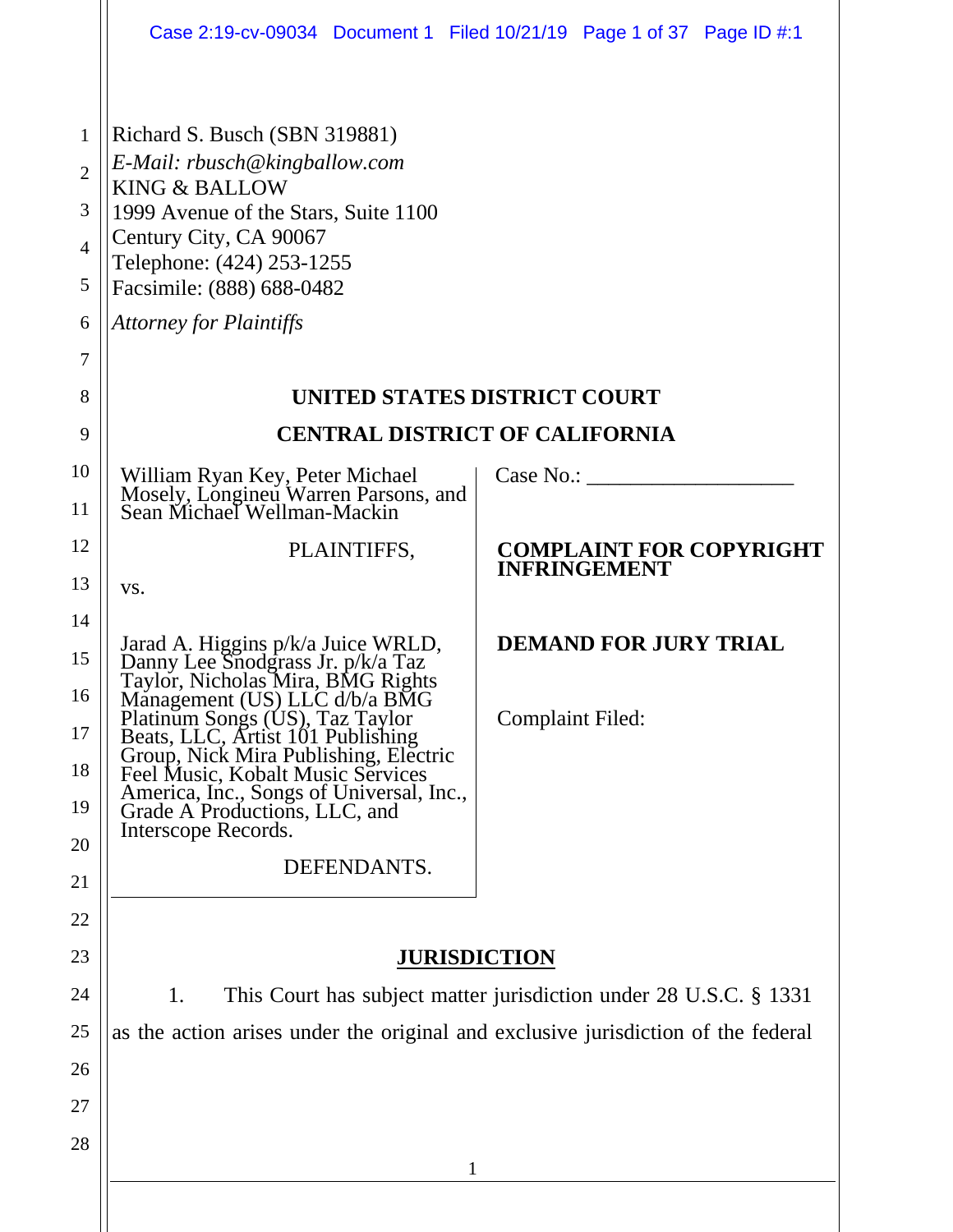1 2 court and 28 U.S.C. § 1338(a) and the Copyright Act of 1976 (17 U.S.C § 101 *et seq*.).

3 4 2. This Court has personal jurisdiction over Defendants as discussed fully herein.

3. Jarad A. Higgins p/k/a Juice WRLD ("Juice WRLD") is a co-writer and the performer of "Lucid Dreams" (the "Infringing Work" or "Lucid Dreams") and the infringing sound recording embodying the Infringing Work (the "Infringing Sound Recording," or collectively with the Infringing Work, "Lucid Dreams"). This Court has general personal jurisdiction over Juice WRLD because, upon information and belief, he is a resident of the State of California and this Judicial District specifically.

4. This Court has specific personal jurisdiction over Juice WRLD because this suit arises out of or relates to his contacts with the State of California and this Judicial District. On information and belief, Juice WRLD has licensed and/or authorized the licensing, distribution, and sale of the Infringing Work, or authorized the licensing and distribution, to California companies and for California distribution, including licensing the Infringing Work for inclusion in the Infringing Sound Recording, for digital download, and for streaming, among other things. Juice WRLD has further, upon information and belief, directly advertised or authorized others to advertise the Infringing Work and Infringing Sound Recording through California companies and to California residents, and has generated substantial revenues from selling the Infringing Work and Infringing Sound Recording in the State of California and this Judicial District. Juice WRLD has also performed the Infringing Work and Infringing Sound Recording in California locations including the following: (1) performing the Infringing Work at Earl Warren Showgrounds on October 14, 2018 in Santa Barbara, California; (2) performing the Infringing Work at Banc of California

5

6

7

8

9

10

11

12

13

14

15

16

17

18

19

20

21

22

23

24

25

26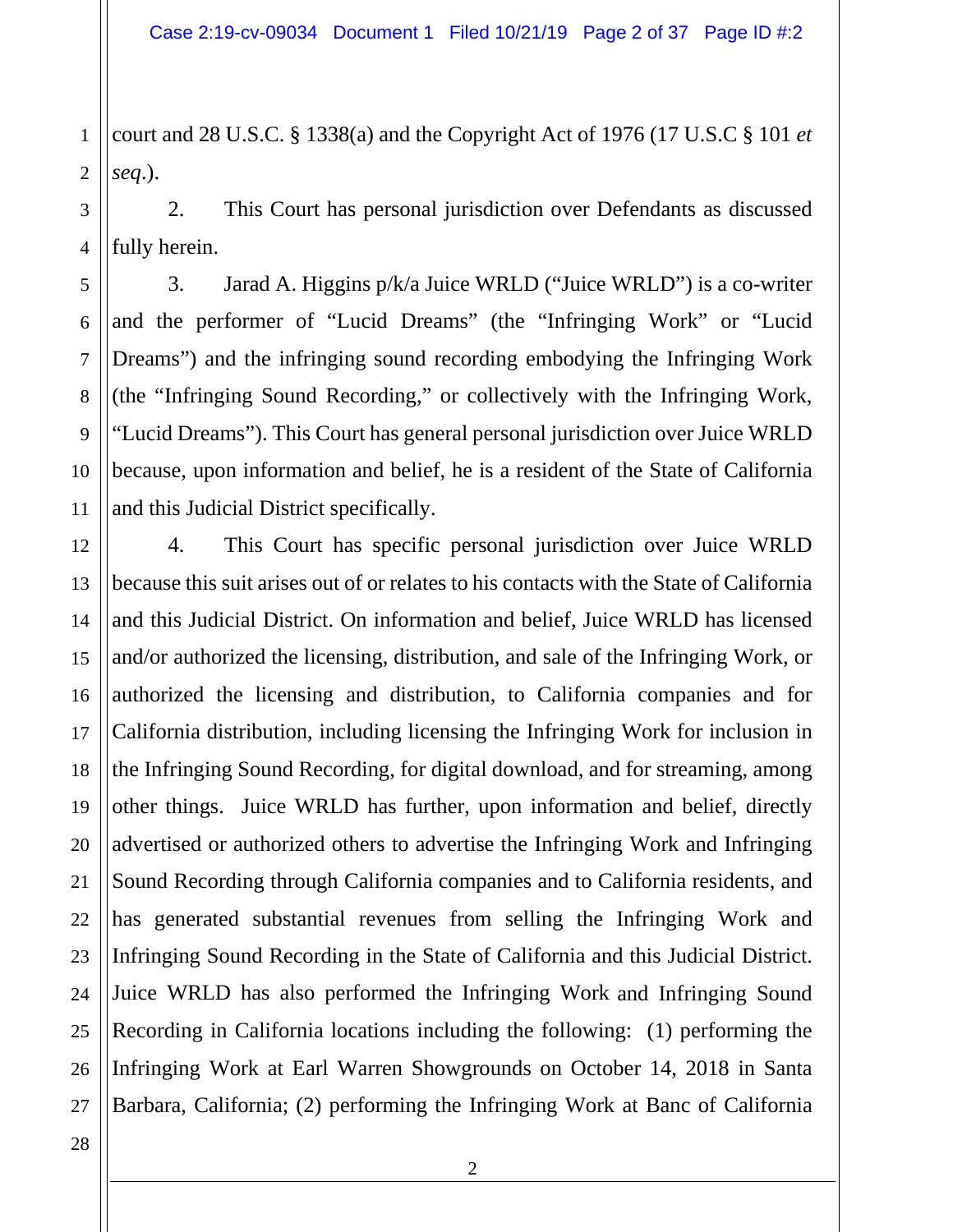1 2 3 4 Stadium on December 14, 2018 in Los Angeles, California; (3) performing the Infringing Work at Bill Graham Civic Auditorium on April 30, 2019 in San Francisco, California; (4) performing the Infringing Work at Greek Theater on May 2, 2019 in Los Angeles, California; and (5) performing the Infringing Work at Auto Club Speedway on August 3, 2019 in Fontana, California. Juice WRLD has also signed a writer affiliation agreement with the performing rights organization BMI, which has an office in this Judicial District, and licenses the Infringing Work to venues in California on behalf of Juice WRLD.

5. Danny Lee Snodgrass, Jr. p/k/a Taz Taylor ("Taz Taylor") and Nicholas Mira ("Nick Mira") are founders of the production collective called Internet Money Records ("Internet Money"). In April 2018, Internet Money secured a joint venture with Alamo Records and Interscope Records. In May 2018, Internet Money purchased a Hollywood Hills mansion. Upon information and belief, Defendant Taz Taylor and Defendant Nick Mira reside in the Hollywood Hills mansion and are thus residents of the State of California.

6. Defendant Taz Taylor is a credited writer of the Infringing Work. This Court has general personal jurisdiction over Taz Taylor because, upon information and belief, he is, as discussed above, a resident of the State of California and this Judicial District specifically.

7. This Court has specific personal jurisdiction over Taz Taylor because his suit-related conduct creates a substantial connection with the State of California. Taz Taylor knowingly and intentionally licensed and distributed the Infringing Work, or authorized the licensing and distribution, to California companies and for California distribution, including licensing the Infringing Work for inclusion in the Infringing Sound Recording, for digital download, and for streaming, among other things. Taz Taylor's conduct caused injury to, and is directed at, Plaintiffs and their intellectual property within the United States and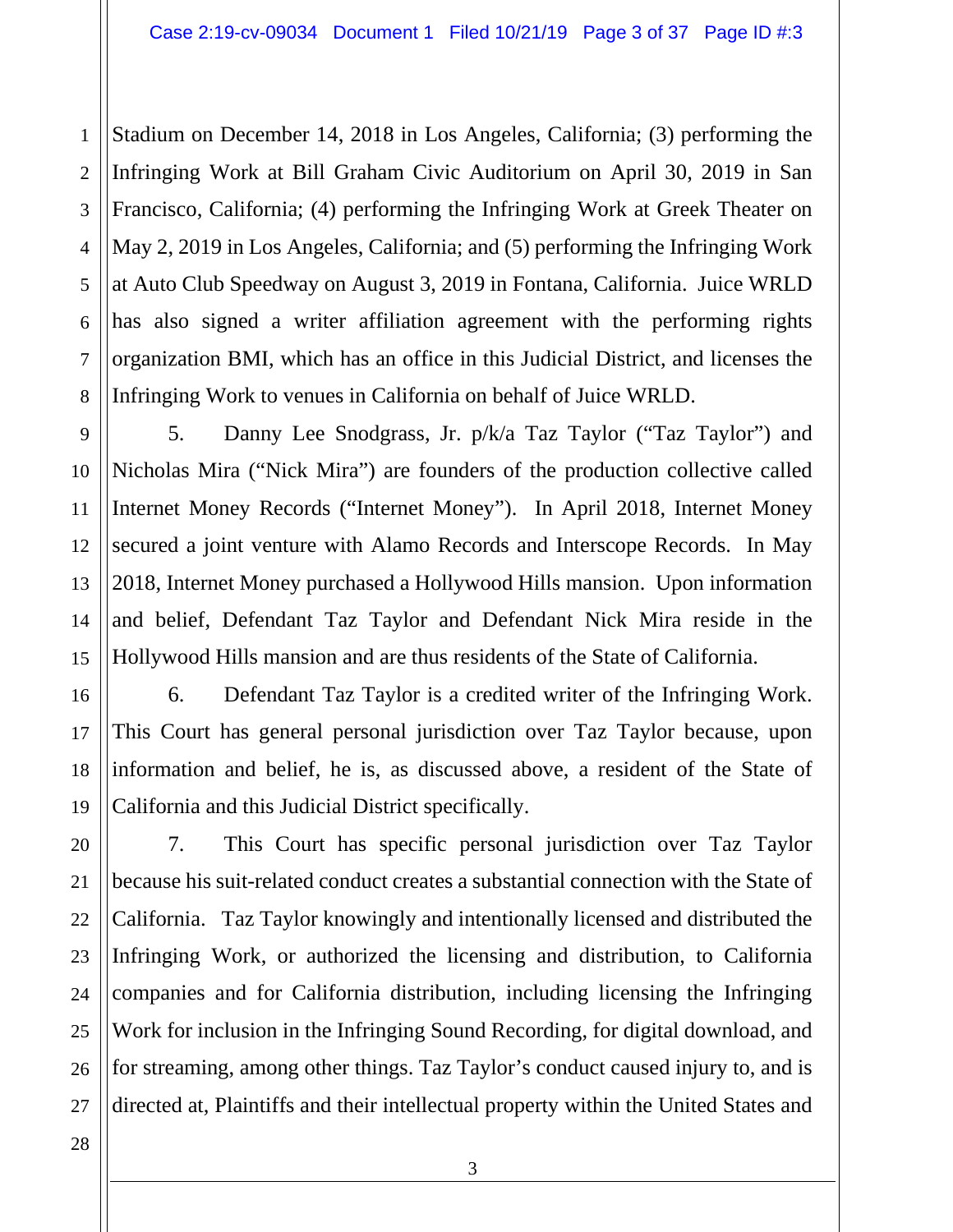3 4 5 6 7 8 the State of California. Taz Taylor has benefitted substantially from the sale and exploitation of the Infringing Work to California residents; actively participated in and/or authorized the unlawful manufacture of the Infringing Work in California and to California companies; and advertised the Infringing Work to California residents and through California companies. Taz Taylor has also signed a writer affiliation agreement with the performing rights organization BMI, which has an office in this Judicial District, and licenses the Infringing Work to venues in California on behalf of Mr. Taylor.

9 10 12 13 8. Defendant Nick Mira is a credited writer of the Infringing Work and the producer of the Infringing Sound Recording. This Court has general personal jurisdiction over Nick Mira because, as discussed above, upon information and belief, he is a resident of the State of California and this Judicial District specifically.

9. This Court has specific personal jurisdiction over Nick Mira because his suit-related conduct creates a substantial connection with the State of California. Nick Mira also knowingly and intentionally licensed and distributed the Infringing Work, or authorized the licensing and distribution, to California companies and for California distribution, including licensing the Infringing Work for inclusion in the Infringing Sound Recording, for digital download, and for streaming, among other things. Nick Mira's conduct caused injury to, and is directed at, Plaintiffs and their intellectual property within the United States and the State of California. Nick Mira has benefitted substantially from the sale and exploitation of the Infringing Work to California residents, and is, at a minimum, constructively aware of his continuous and substantial commercial interactions with California residents. Nick Mira also actively participated in and/or authorized the unlawful manufacture of the Infringing Work in California and to California companies, and advertised the Infringing Work to California residents

27 28

1

2

11

14

15

16

17

18

19

20

21

22

23

24

25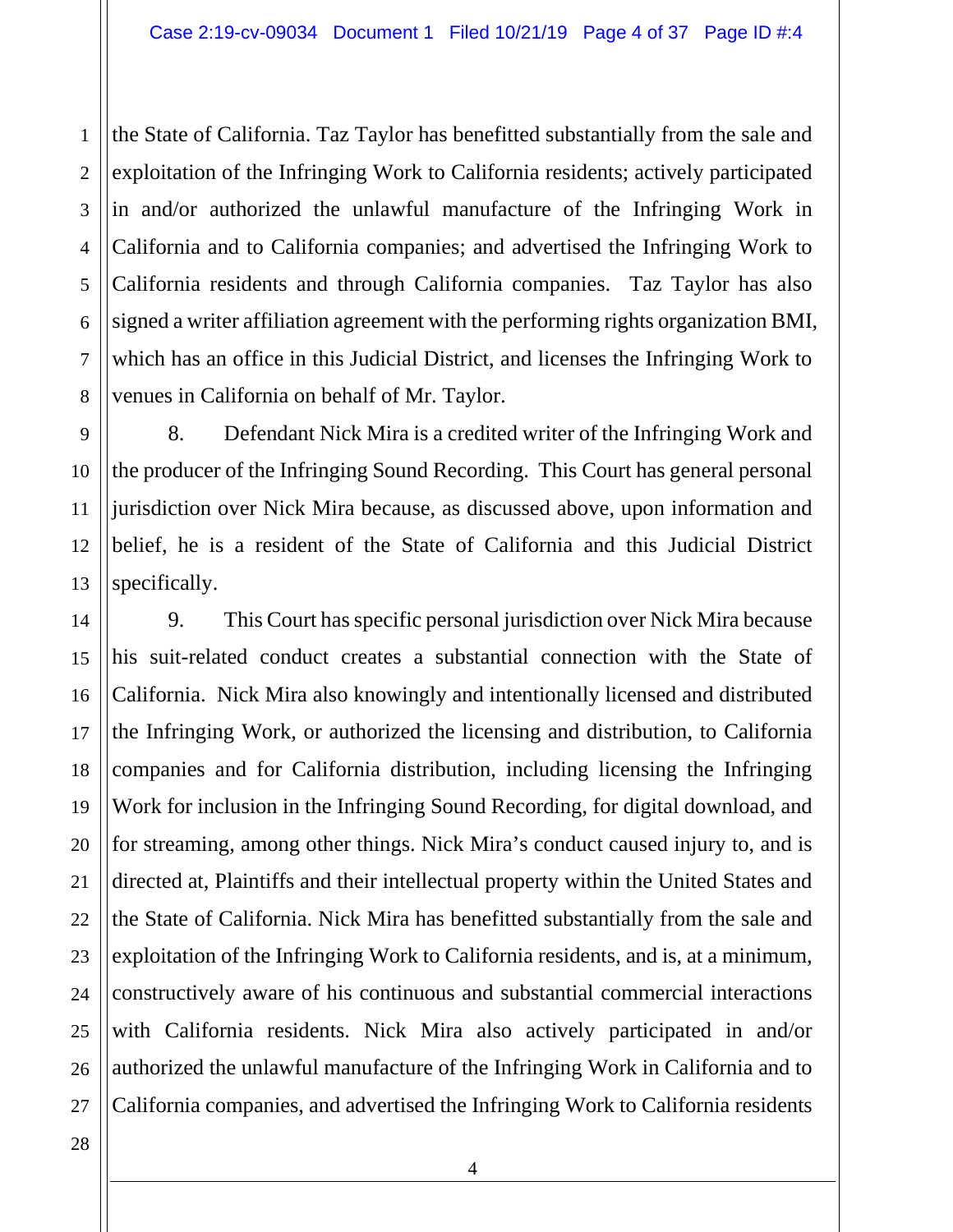3 4 and through California companies. Finally, Nick Mira has also signed a writer affiliation agreement with the performing rights organization BMI, which has an office in this Judicial District, and licenses the Infringing Work to venues in California on behalf of Mira.

10. Upon information and belief, BMG Rights Management (US) LLC d/b/a BMG Platinum Songs (US) ("BMG") is a publisher of Defendant Juice WRLD's interest in the Infringing Work and Infringing Sound Recording. BMG is a Delaware limited liability company registered to do business in the State of California. This Court has general personal jurisdiction over BMG because, upon information and belief, it has continuous and systematic contacts with the State of California to render it essentially at home in California. Specifically, BMG maintains a strong presence in California, including an office located at 6100 Wilshire Boulevard, Suite #1600, Los Angeles, California 90048, where it employs California residents. Defendant BMG is a publisher for Defendant Juice WRLD and upon information and belief, collects Juice WRLD's share of the Infringing Work.

11. This Court has specific personal jurisdiction over BMG because its suit-related conduct creates a substantial connection with the State of California, which includes: (1) BMG is engaged in conduct within the State of California and in this Judicial District, specifically BMG knowingly and intentionally licensed and distributed the Infringing Work, or authorized the licensing and distribution, to California companies and for California distribution, including licensing the Infringing Work for inclusion in the Infringing Sound Recording, for digital download, and for streaming, among other things; (2) BMG's conduct causes injury to, and is directed at, Plaintiffs and their intellectual property within the United States and the State of California; (3) BMG has benefitted substantially from the sale and exploitation of the Infringing Work to California

1

2

5

6

7

8

9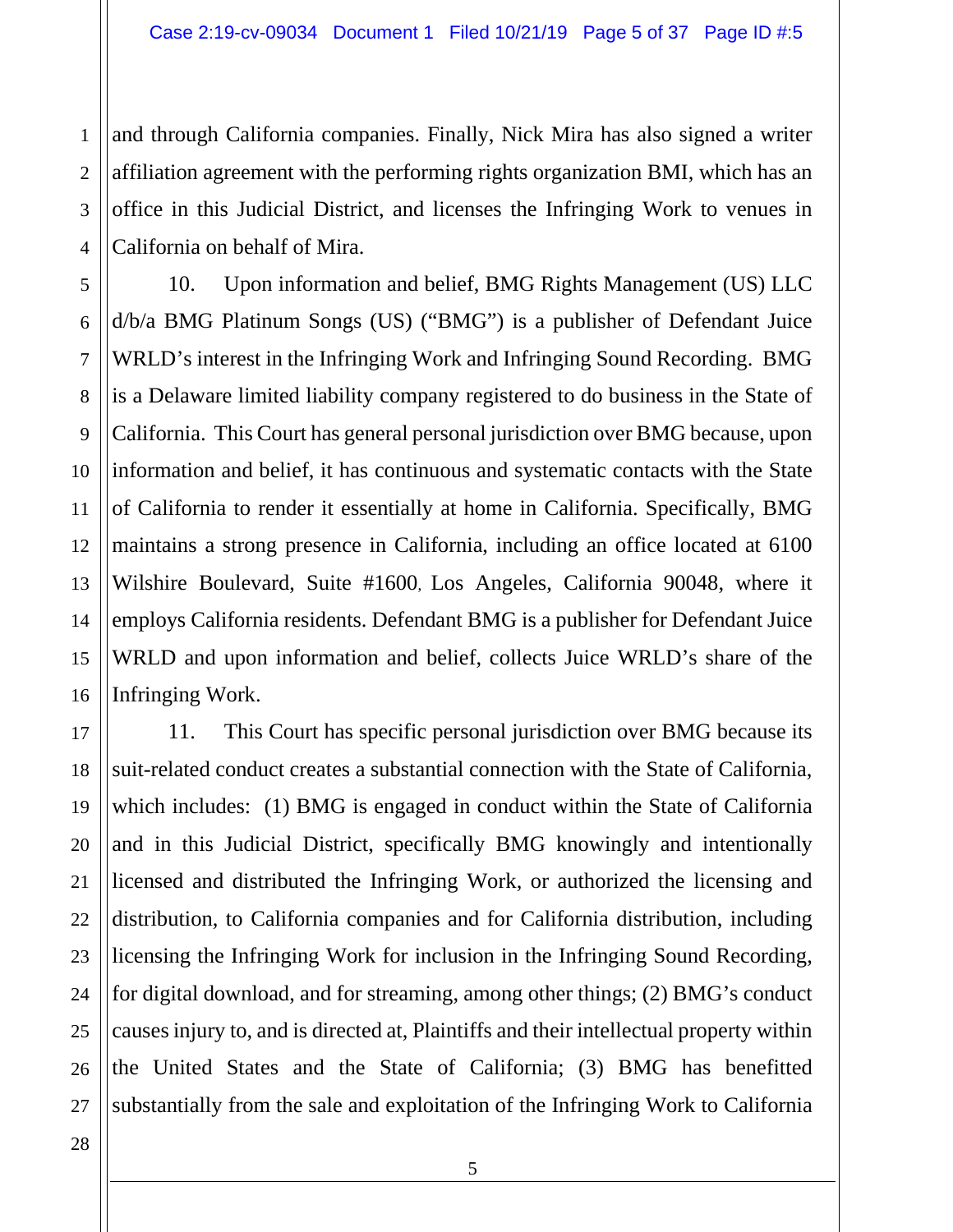2 residents; (4) BMG is, at a minimum, constructively aware of its continuous and substantial commercial interactions with California residents; (5) BMG actively participated in and/or authorized the unlawful manufacture of the Infringing Work in California and to California companies; and (6) BMG advertised the Infringing Work to California residents and through California companies.

12. Upon information and belief, Taz Taylor Beats, LLC ("Taylor Beats") is a publisher of Defendant Taz Taylor's interest in the Infringing Work and Infringing Sound Recording. This Court has specific personal jurisdiction over Taylor Beats because its suit-related conduct creates a substantial connection with the State of California, which includes: (1) Taylor Beats is engaged in conduct within the State of California and in this Judicial District, specifically Taylor Beats knowingly and intentionally licensed and distributed the Infringing Work, or authorized the licensing and distribution, to California companies and for California distribution, including licensing the Infringing Work for inclusion in the Infringing Sound Recording, for digital download, and for streaming, among other things; (2) Taylor Beats's conduct causes injury to, and is directed at, Plaintiffs and their intellectual property within the United States and the State of California; (3) Taylor Beats has benefitted substantially from the sale and exploitation of the Infringing Work to California residents; (4) Taylor Beats is, at a minimum, constructively aware of its continuous and substantial commercial interactions with California residents; (5) Taylor Beats actively participated in and/or authorized the unlawful manufacture of the Infringing Work in California and to California companies; (6) Taylor Beats advertised the Infringing Work to California residents and through California companies; and (7) Taylor Beats, through its affiliation with Kobalt Music Services America, Inc. ("Kobalt"), conducts business in the State of California and this Judicial District and has generated substantial revenue from the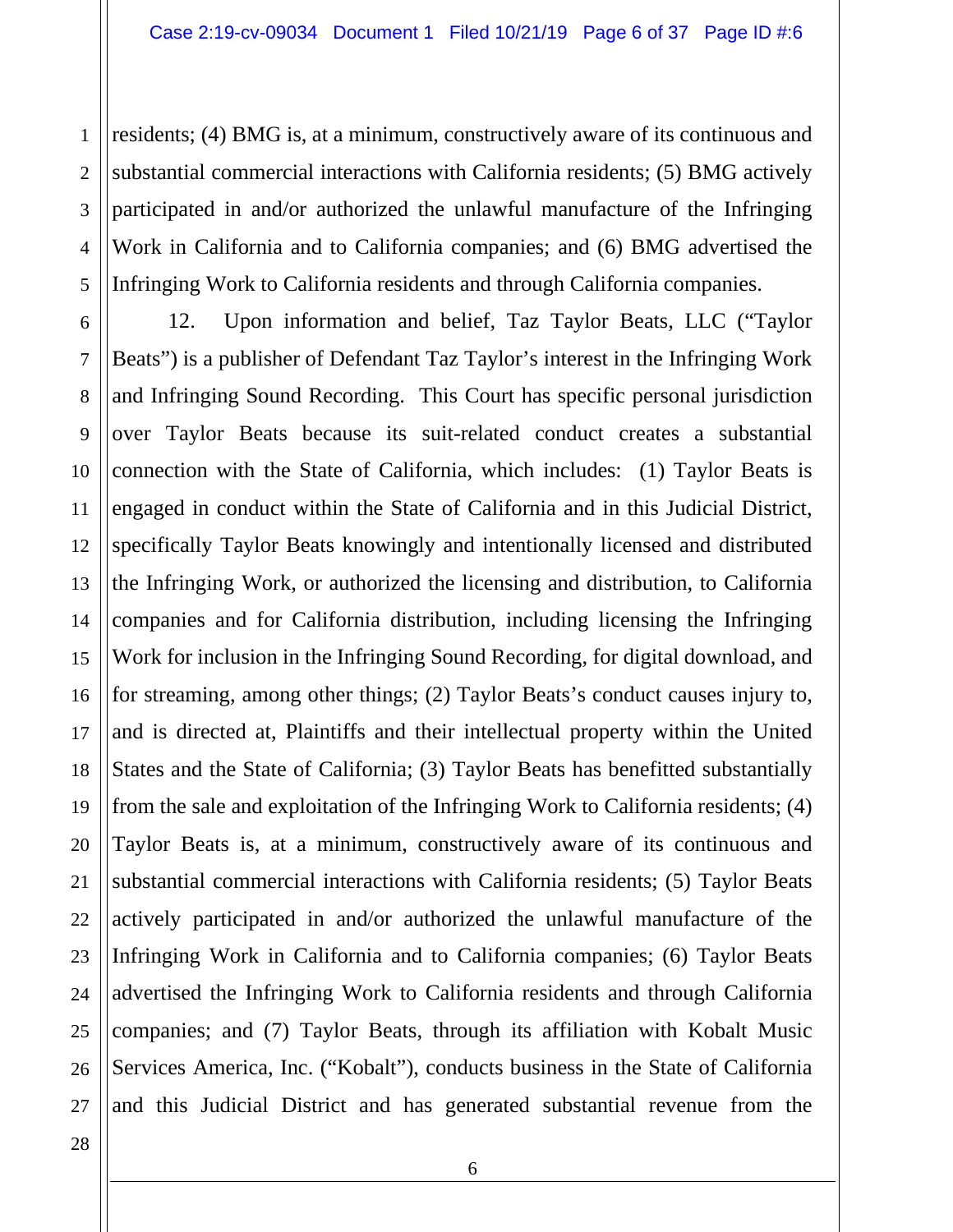1 2 3 4 5 exploitation of the Infringing Work in California from Kobalt's principal place of business located at 8201 Beverly Blvd, 4th Floor, Suite 400, West Hollywood, California 90048. Defendant Taylor Beats is a publisher for Taz Taylor and upon and information belief, collects the publishing share for Taz Taylor on the Infringing Work.

13. Upon information and belief, Artist 101 Publishing Group ("Artist 101") is also a publisher of Defendant Taz Taylor's interest in the Infringing Work and Infringing Sound Recording. This Court has general personal jurisdiction over Artist 101. Artist 101 is a publisher of Artist Publishing Group, which is the publishing division of Artist Partner Group. Artist Partner Group is a Delaware corporation existing and organized under the laws of Delaware with a principal place of business at 816 N. Fairfax Avenue, 2nd Floor, Los Angeles California 90046. Defendant Artist 101 is a publisher for Taz Taylor and upon information and belief, collects a portion of the publishing share for Taz Taylor on the Infringing Work.

14. This Court has specific personal jurisdiction over Artist 101 because its suit-related conduct creates a substantial connection with the State of California, which includes: (1) Artist 101 is engaged in conduct within the State of California and in this Judicial District, specifically Artist 101 knowingly and intentionally licensed and distributed the Infringing Work, or authorized the licensing and distribution, to California companies and for California distribution, including licensing the Infringing Work for inclusion in the Infringing Sound Recording, for digital download, and for streaming, among other things; (2) Artist 101's conduct causes injury to, and is directed at, Plaintiffs and their intellectual property within the United States and the State of California; (3) Artist 101 has benefitted substantially from the sale and exploitation of the Infringing Work to California residents; (4) Artist 101 is, at a minimum, constructively aware of its

6

7

8

9

10

11

12

13

14

15

16

17

18

19

20

21

22

23

24

25

26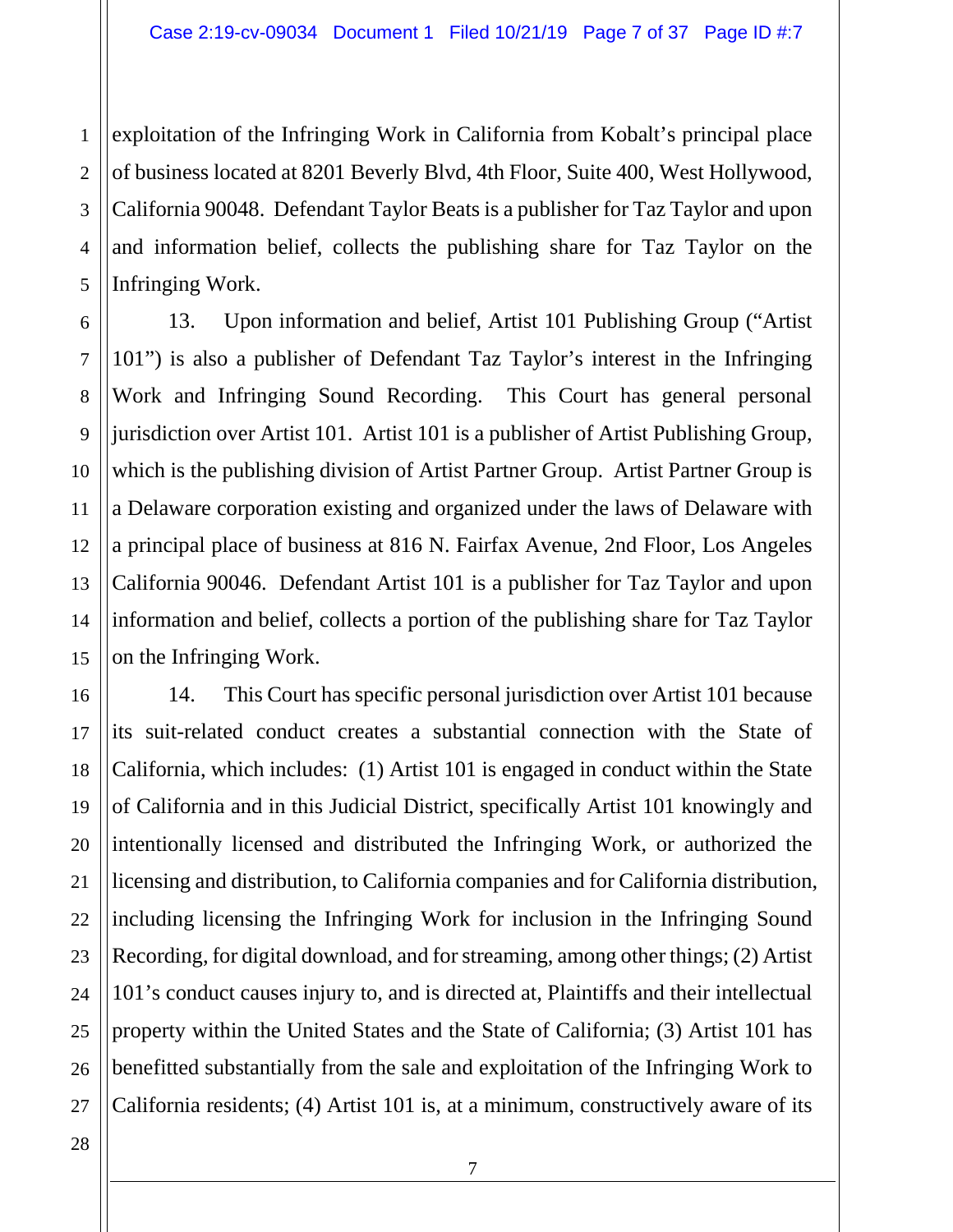1 2 3 4 5 6 7 8 9 continuous and substantial commercial interactions with California residents; (5) Artist 101 actively participated in and/or authorized the unlawful manufacture of the Infringing Work in California and to California companies; (6) Artist 101 advertised the Infringing Work to California residents and through California companies; and (7) Artist 101, through its affiliation with Kobalt, conducts business in the State of California and this Judicial District and has generated substantial revenue from the exploitation of the Infringing Work in California from Kobalt's principal place of business located at 8201 Beverly Blvd, 4th Floor, Suite 400, West Hollywood, California 90048.

10 11 12 13 14 15 16 17 18 19 20 21 22 23 24 25 26 27 15. Upon information and belief, Nick Mira Publishing ("Nick Mira Publishing") is a publisher of Defendant Nick Mira's interest in the Infringing Work and Infringing Sound Recording. The Court has specific personal jurisdiction over Nick Mira Publishing because its suit-related conduct creates a substantial connection with the State of California, which includes: (1) Nick Mira Publishing is engaged in conduct within the State of California and in this Judicial District, specifically Nick Mira Publishing knowingly and intentionally licensed and distributed the Infringing Work, or authorized the licensing and distribution, to California companies and for California distribution, including licensing the Infringing Work for inclusion in the Infringing Sound Recording, for digital download, and for streaming, among other things; (2) Nick Mira Publishing's conduct causes injury to, and is directed at, Plaintiffs and their intellectual property within the United States and the State of California; (3) Nick Mira Publishing has benefitted substantially from the sale and exploitation of the Infringing Work to California residents; (4) Nick Mira Publishing is, at a minimum, constructively aware of its continuous and substantial commercial interactions with California residents; (5) Nick Mira Publishing actively participated in and/or authorized the unlawful manufacture of the Infringing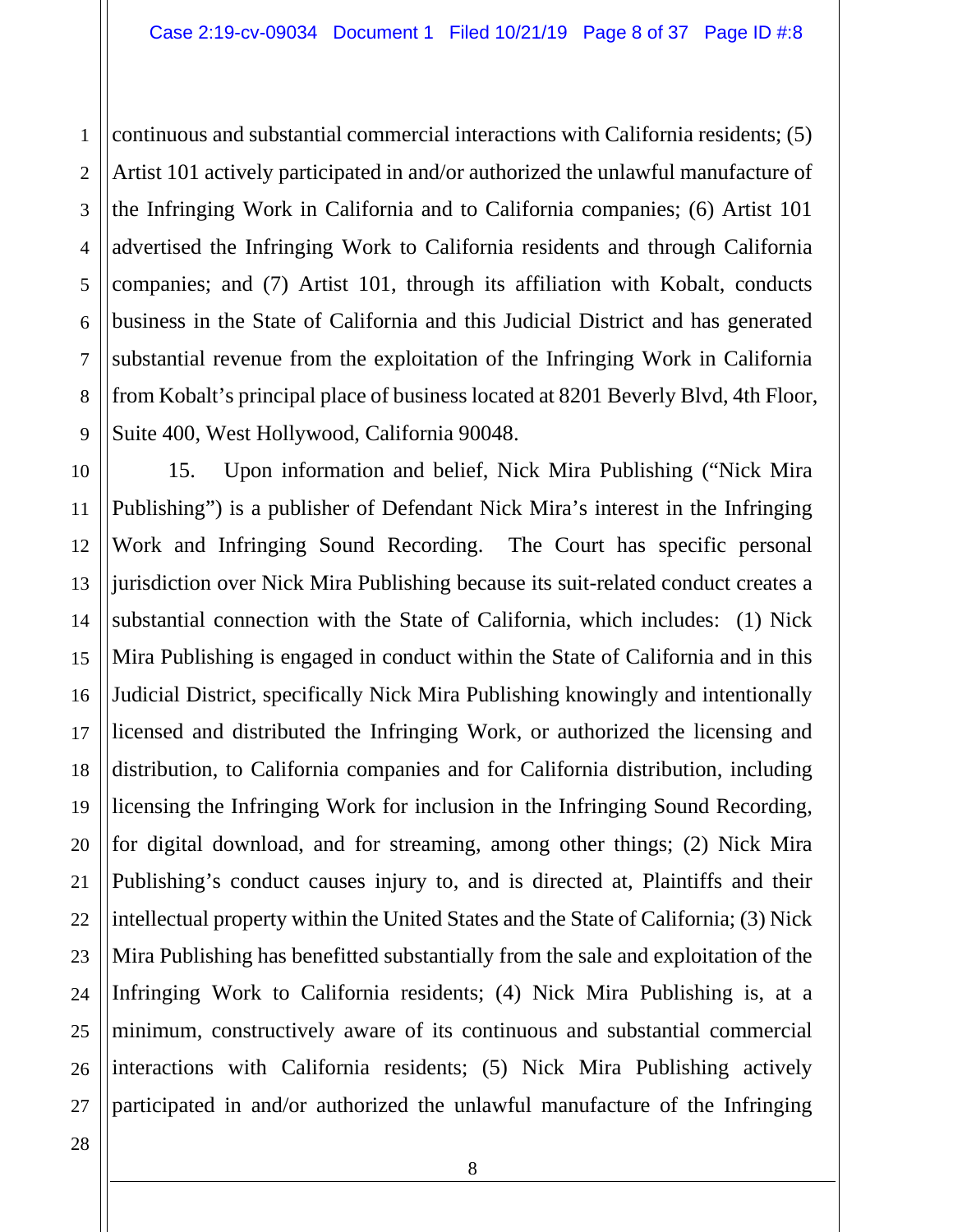2 3 4 5 6 7 8 9 10 Work in California and to California companies; (6) Nick Mira Publishing advertised the Infringing Work to California residents and through California companies; and (7) Nick Mira Publishing, through is affiliation with Songs of Universal Inc. ("Songs of Universal"), conducts business in the State of California and this Judicial District and has generated substantial revenue from the exploitation of the Infringing Work in California from Songs of Universal's principal place of business located at 2100 Colorado Avenue, Santa Monica, California 90404. Defendant Nick Mira Publishing is a publisher for Nick Mira and upon information and belief, collects the publishing share for Nick Mira on the Infringing Work.

11 12 13 14 15 16 17 18 19 20 21 22 23 24 25 26 16. Upon information and belief, Electric Feel Music ("Electric Feel") is also a publisher of Defendant Nick Mira's interest in the Infringing Work and Infringing Sound Recording. The Court has specific personal jurisdiction over Electric Feel because its suit-related conduct creates a substantial connection with the State of California, which includes: (1) Electric Feel is engaged in conduct within the State of California and in this Judicial District, specifically Electric Feel knowingly and intentionally licensed and distributed the Infringing Work, or authorized the licensing and distribution, to California companies and for California distribution, including licensing the Infringing Work for inclusion in the Infringing Sound Recording, digital download, and streaming, among other things; (2) Electric Feel's conduct causes injury to, and is directed at, Plaintiffs and their intellectual property within the United States and the State of California; (3) Electric Feel has benefitted substantially from the sale and exploitation of the Infringing Work to California residents; (4) Electric Feel is, at a minimum, constructively aware of its continuous and substantial commercial interactions with California residents; (5) Electric Feel actively participated in and/or authorized the unlawful manufacture of the Infringing Work in California and to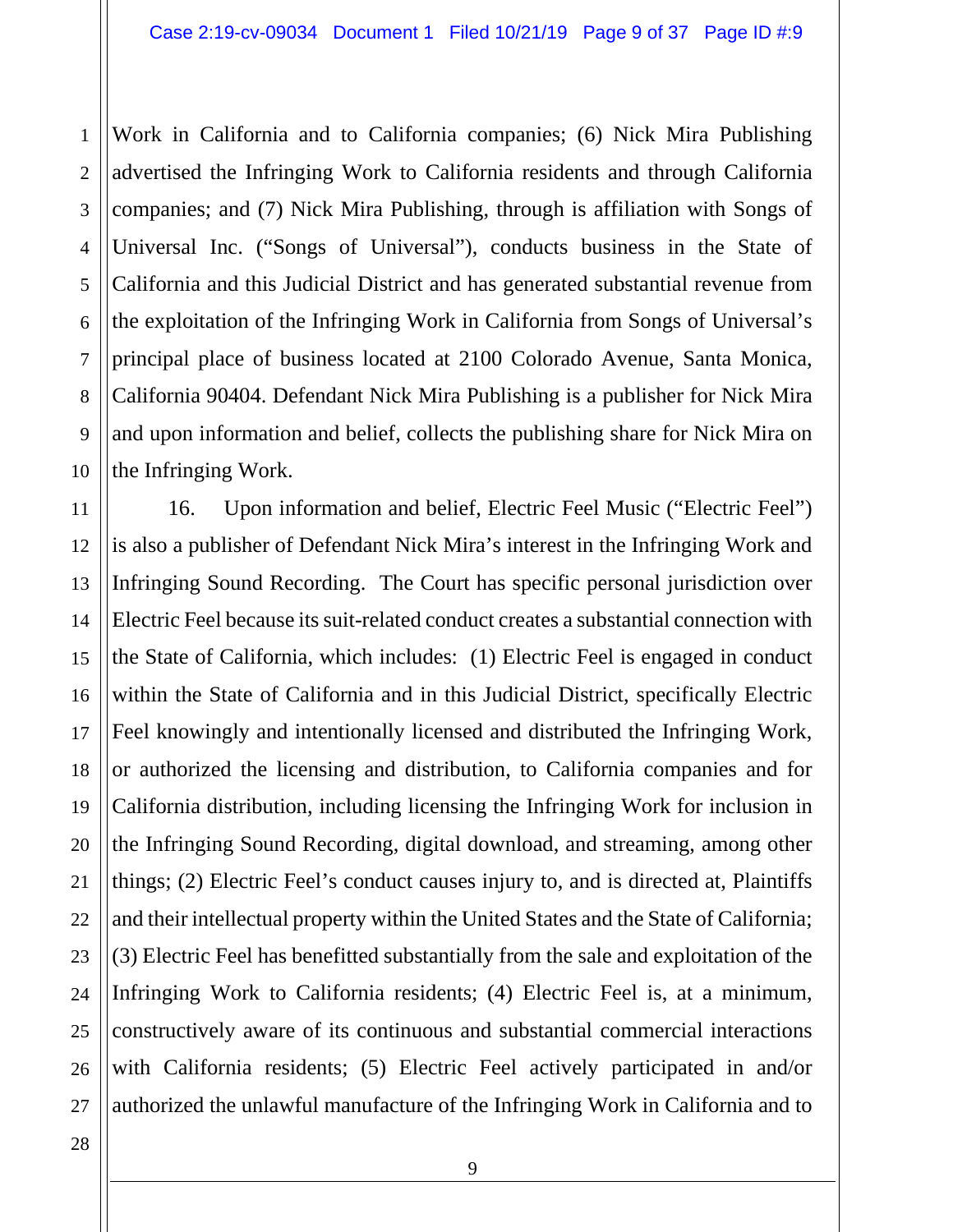California companies; (6) Electric Feel advertised the Infringing Work to California residents and through California companies; and (7) Electric Feel, through is affiliation with Songs of Universal, conducts business in the State of California and this Judicial District and has generated substantial revenue from the exploitation of the Infringing Work in California from Songs of Universal's principal place of business located at 2100 Colorado Avenue, Santa Monica, California 90404. Defendant Electric Feel is a publisher for Nick Mira and upon information and belief, collects the publishing share for Nick Mira on the Infringing Work.

17. Upon information and belief, Defendant Kobalt is the administrator for Defendant Artist 101's and Defendant Taylor Beats's interests in the Infringing Work. This Court has general personal jurisdiction over Kobalt because, upon information and belief, it has continuous and systematic contacts with the State of California to render it essentially at home in California. Specifically, (1) Kobalt is qualified to do business in California and is registered as a foreign corporation with the California Secretary of State; and (2) Kobalt maintains a strong presence in California, including an office located at 8201 Beverly Blvd, 4th Floor, West Hollywood, California 90048, where it employs California residents.

18. This court has specific personal jurisdiction over Kobalt because its suit-related conduct creates a substantial connection with the state of California and this Judicial District. Specifically, (1) Kobalt knowingly and intentionally licensed and distributed, or authorized the licensing and distribution of, the Infringing Work in California and to California companies; (2) Kobalt maintains a contractual relationship with Juice WRLD, a California citizen, under which Kobalt receives income and its interest in the Infringing Work; (3) Kobalt's conduct causes injury to, and is directed at, Plaintiffs and their intellectual

1

2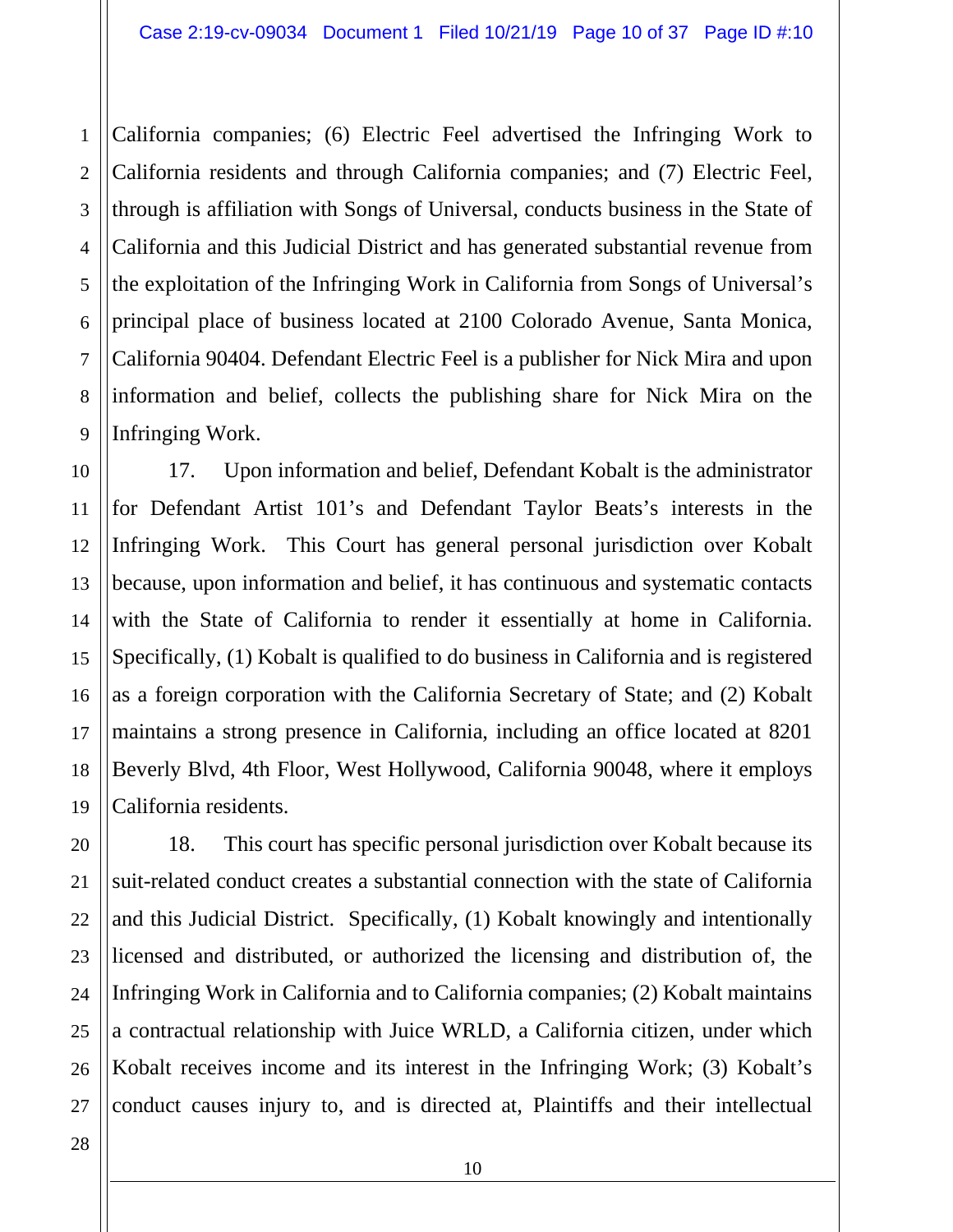1 2 3 4 5 property within the United States and the State of California; (4) Kobalt has benefitted substantially from the sale and exploitation of the Infringing Work to California residents; (5) Kobalt is, at a minimum, constructively aware of its continuous and substantial commercial interactions with California residents; (6) Kobalt actively participated in and/or authorized the unlawful manufacture of the Infringing Work in California and to California companies, including by signing a mechanical license authorizing the inclusion of the Infringing Work in the Infringing Sound Recording; and (7) Kobalt advertised the Infringing Work to California residents and through California companies.

19. Upon information and belief, Songs of Universal is the administrator for Defendant Electric Feel's and Defendant Nick Mira Publishing's interests in the Infringing Work. This Court has general personal jurisdiction over Songs of Universal because it is a California corporation organized and existing under the laws of California with its principal place of business at 2100 Colorado Avenue, Santa Monica, California 90404. Songs of Universal's affiliations are so continuous and systematic as to render it essentially at home in the State of California and this Judicial District. Songs of Universal has generated substantial revenue from the exploitation of the Infringing Work in California from Songs of Universal's principal place of business located in the State of California.

20. The Court has specific personal jurisdiction over Songs of Universal because its suit-related conduct creates a substantial connection with the State of California, which includes: (1) Songs of Universal is engaged in conduct within the State of California and in this Judicial District, specifically Songs of Universal knowingly and intentionally licensed and distributed the Infringing Work, or authorized the licensing and distribution, to California companies and for California distribution, including licensing the Infringing Work for inclusion in the Infringing Sound Recording, for digital download, and for streaming,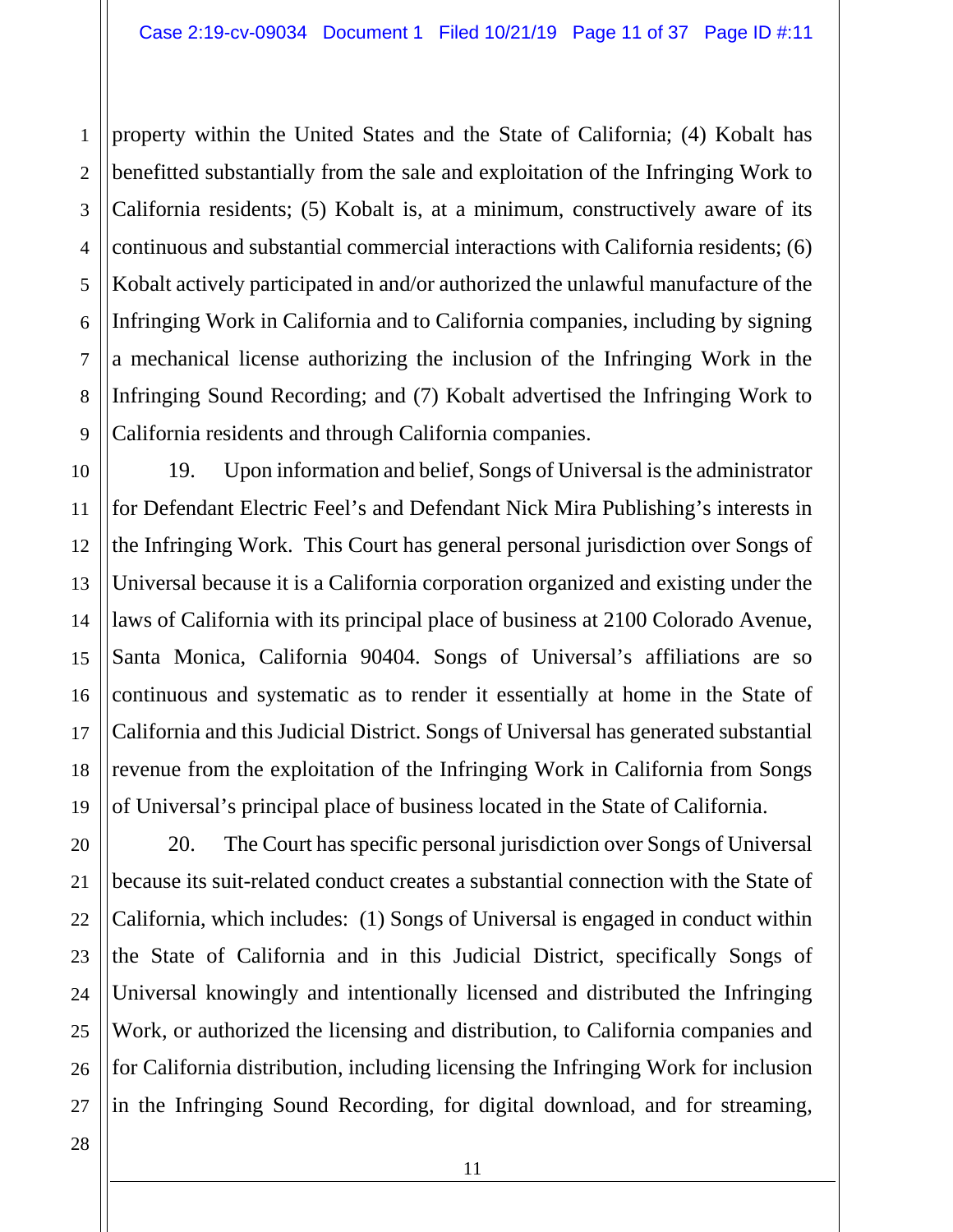1 2 3 4 5 6 7 8 9 10 among other things; (2) Songs of Universal's conduct causes injury to, and is directed at, Plaintiffs and their intellectual property within the United States and the State of California; (3) Songs of Universal has benefitted substantially from the sale and exploitation of the Infringing Work to California residents; (4) Songs of Universal is, at a minimum, constructively aware of its continuous and substantial commercial interactions with California residents; (5) Songs of Universal actively participated in and/or authorized the unlawful manufacture of the Infringing Work in California and to California companies; and (6) Songs of Universal advertised the Infringing Work to California residents and through California companies.

11 12 13 14 15 16 17 18 19 20 21 22 23 24 25 21. Grade A Productions, LLC ("Grade A Productions") is the record label of the Infringing Work and Infringing Sound Recording. This Court has specific personal jurisdiction over Grade A Productions because its suit-related conduct creates a substantial connection with the State of California, which includes: (1) Grade A Productions is engaged in conduct within the State of California and in this Judicial District, specifically Grade A Productions knowingly and intentionally licensed and distributed the Infringing Work and Infringing Sound Recording, or authorized the licensing and distribution, to California companies and for California distribution, including licensing the Infringing Work for inclusion in the Infringing Sound Recording, and licensing the Infringing Sound Recording for digital download and streaming, among other things; (2) Grade A Productions's conduct causes injury to, and is directed at, Plaintiffs and their intellectual property within the United States and the State of California; (3) Grade A Productions has benefitted substantially from the sale and exploitation of the Infringing Work and Infringing Sound Recording to California residents; (4) Grade A Productions is, at a minimum, constructively aware of its continuous and substantial commercial interactions with California residents; (5)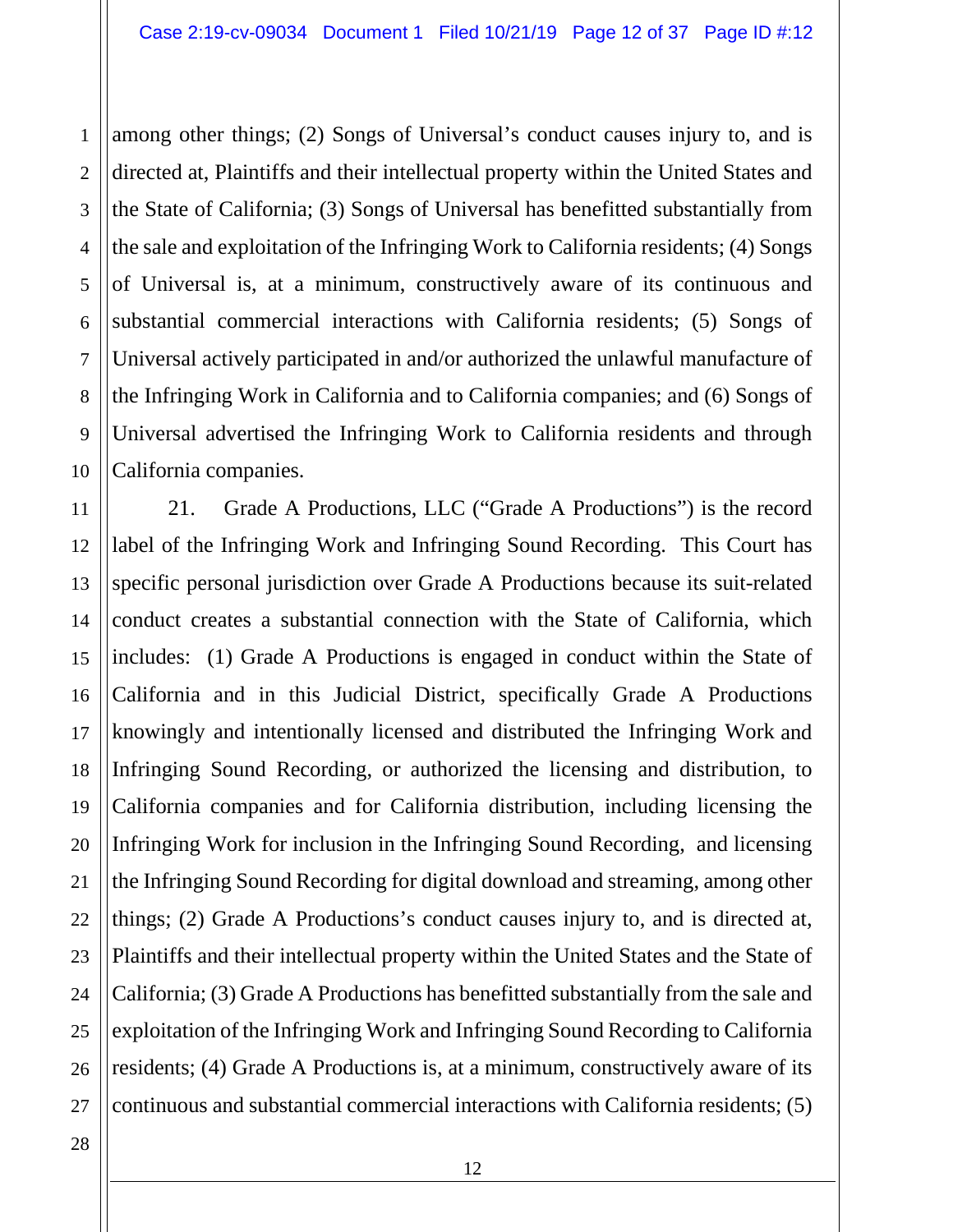3 4 Grade A Productions actively participated in and/or authorized the unlawful manufacture of the Infringing Work and Infringing Sound Recording in California and to California companies; (6) Grade A Productions advertised the Infringing Work and Infringing Sound Recording to California residents and through California companies; and (7) Grade A Productions, through its affiliation with Interscope Records ("Interscope"), conducts business in the State of California and this Judicial District and has generated substantial revenue from the exploitation of the Infringing Work and Infringing Sound Recording in California.

22. Interscope is a distributor of the Infringing Work and Infringing Sound Recording for Defendant Grade A Productions. This Court has general personal jurisdiction over Interscope because Interscope's principal place of business is located at 2200 Colorado Avenue, Santa Monica, California 90404. Interscope conducts systematic and continuous business in the State of California and this Judicial District. Upon information and belief, Interscope has generated substantial revenue from the exploitation of the Infringing Work and Infringing Sound Recording in California.

23. This Court has specific personal jurisdiction over Interscope because its suit-related conduct creates a substantial connection with the State of California, which includes: (1) Interscope is engaged in conduct within the State of California and in this Judicial District, specifically Interscope knowingly and intentionally licensed and distributed the Infringing Work and Infringing Sound Recording, or authorized the licensing and distribution, to California companies and for California distribution, including licensing the Infringing Work for inclusion in the Infringing Sound Recording, and licensing the Infringing Sound Recording for digital download and streaming, among other things; (2) Interscope's conduct causes injury to, and is directed at, Plaintiffs and their

1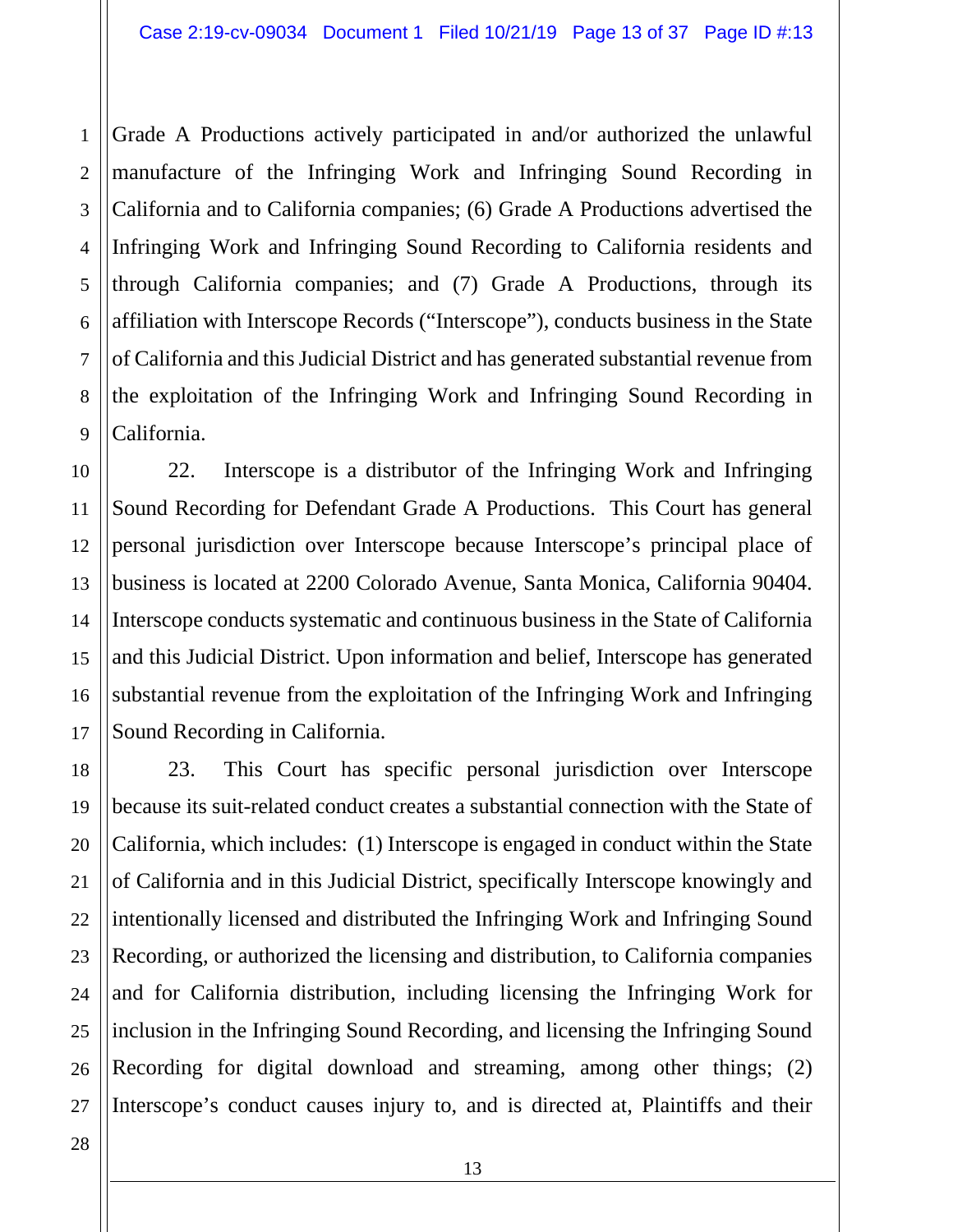1 2 3 4 5 intellectual property within the United States and the State of California; (3) Interscope has benefitted substantially from the sale and exploitation of the Infringing Work and Infringing Sound Recording to California residents; (4) Interscope is, at a minimum, constructively aware of its continuous and substantial commercial interactions with California residents; (5) Interscope actively participated in and/or authorized the unlawful manufacture of the Infringing Work and Infringing Sound Recording in California and to California companies; and (6) Interscope advertised the Infringing Work and Infringing Sound Recording to California residents and through California companies.

### **VENUE**

24. Venue is proper pursuant to 28 U.S.C. § 1391(b)(2) as a substantial part of the events giving rise to the claim occurred in this Judicial District. Venue is proper pursuant to 28 U.S.C. § 1391(b)(1) and 28 U.S.C. § 1400 as at least one of the Defendants reside or may be found in this Judicial District and is subject to personal jurisdiction.

25. This case is properly filed in the Central District, as a substantial part of events giving rise to this case occurred in the Central District of California.

### **INTRODUCTION**

26. Plaintiffs William Ryan Key ("Key"), Peter Michael Mosely ("Mosely"), Longineu Warren Parsons ("Parsons"), and Sean Michael Wellman-Mackin ("Mackin") p/k/a "Yellowcard" (collectively, "Plaintiffs") hereby complain and allege against Defendants: Juice WRLD, BMG, Artist 101, Nick Mira, Nick Mira Publishing, Electric Feel, Songs of Universal, Taz Taylor, Taylor Beats, Grade A Productions, Kobalt, and Interscope (collectively, "Defendants") as follows: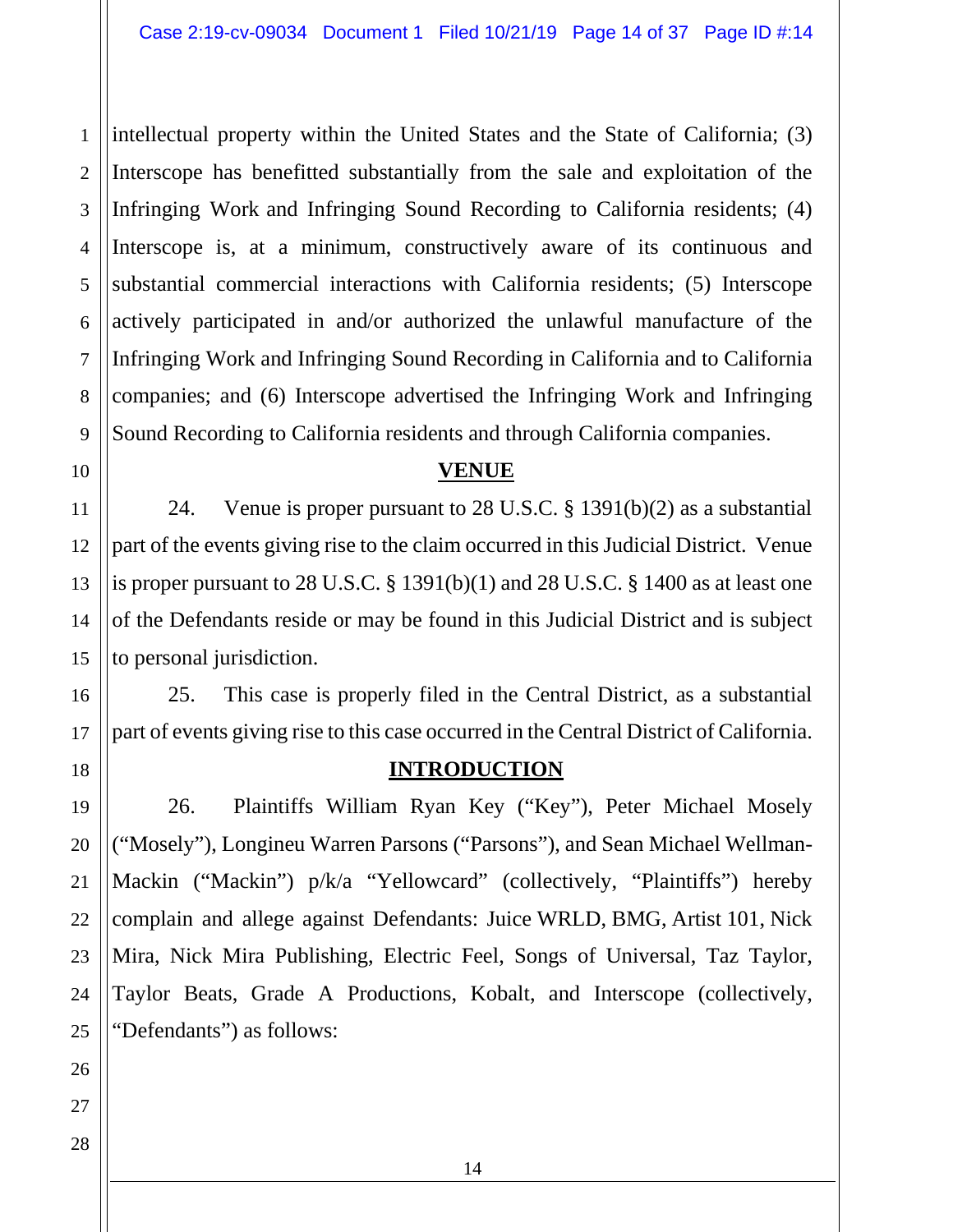27. This is an action for willful copyright infringement. In 2005, Plaintiffs wrote and recorded "Holly Wood Died" (the "Original Work" or "Holly Wood Died"). The Original Work was released on January 24, 2006. A United States Copyright for the Original Work was duly registered with the United States Copyright Office on March 17, 2006 bearing Registration Number PA0001163895.

28. The Defendants are the credited writers, performers, publishers, producers, administrators, record labels, and distributors of the Infringing Work and Infringing Sound Recording which, as set forth more fully herein, deliberately copied the infringed original elements from the Original Work. Defendants copied the Original Work without license or consent, and have exploited the subsequent Infringing Work and Infringing Sound Recording to their collective benefit without regard to Plaintiffs' rights and to Plaintiffs' detriment. The Infringing Work and Infringing Sound Recording directly misappropriates quantitatively and qualitatively important portions of Plaintiffs' Original Work in a manner that is easily recognizable to the ordinary observer. The Infringing Work and Infringing Sound Recording are not only substantially similar to the Original Work, but in some places virtually identical, as discussed fully below, and satisfies both the extrinsic and intrinsic tests for copyright infringement. All Defendants herein are practical partners of each other as that term is understood under California law. All Defendants herein are jointly and severally liable for willful copyright infringement, as all have benefitted from the copying of the Original Work as described herein, and all have violated one or more of Plaintiffs' exclusive rights under Section 106 of the United States Copyright Act.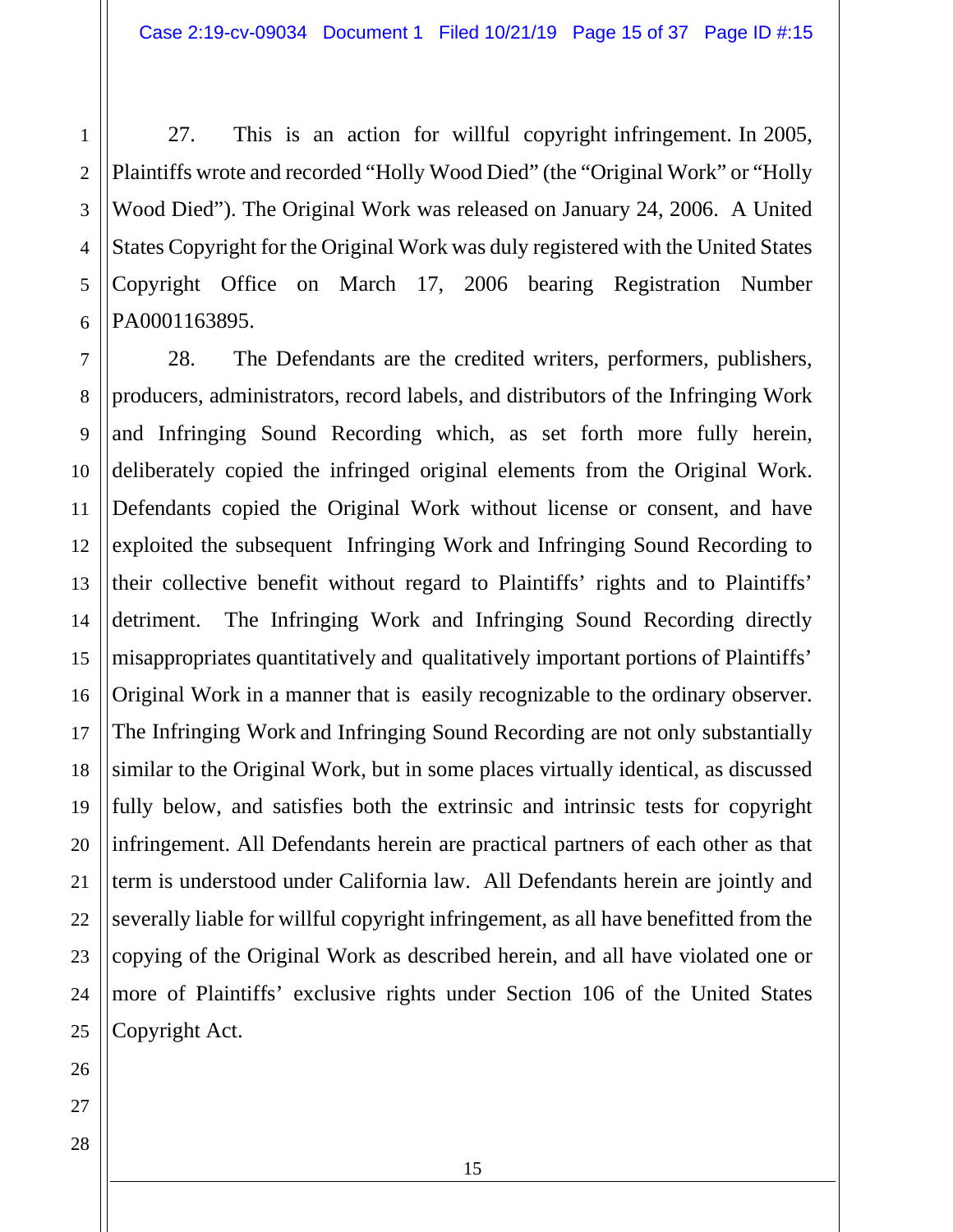### **PARTIES**

29. Plaintiff Key, an individual, is a resident of the State of California. Key co-wrote the Original Work with Mosely, Parsons, and Mackin. Key is best known as the former lead singer, songwriter, and rhythm guitarist of the former band "Yellowcard." Key is a co-owner of the registered copyright in the Original Work. He became the lead singer of "Yellowcard" in 2000. Key is currently the owner/operator of Lone Tree Recordings, a recording studio in Franklin, Tennessee. He is currently touring and writing music as a solo acoustic artist.

30. Plaintiff Mosely, an individual, is a resident of the State of Florida. Mosely joined "Yellowcard" in 2002 and is the former bassist of the band. Mosely co-wrote the Original Work with Key, Parsons, and Mackin. Mosely is a co-owner of the registered copyright in the Original Work. Mosely is currently a triple major in music at Jacksonville University obtaining degrees in Music Business, Commercial Music, and Music Composition.

31. Plaintiff Parsons, an individual, is a resident of the State of California. Parsons co-wrote the Original Work with Key, Mosely, and Mackin. Parsons is best known for being the former drummer of the former band "Yellowcard." Parsons is a co-owner of the registered copyright in the Original Work. He joined "Yellowcard" in 1997.

32. Plaintiff Sean Mackin, an individual, is a resident of the State of Washington. Mackin is best known as the violinist and backup vocalist for the former band "Yellowcard." Mackin co-wrote the Original Work with Key, Moseley, and Parsons. Mackin is a co-owner of the registered copyright in the Original Work. He joined "Yellowcard" in 1997.

33. Defendant Juice WRLD, an individual, is a resident of California. Juice WRLD is a recording artist and a co-writer of the Infringing Work. Juice WRLD is also the performer of the Infringing Sound Recording.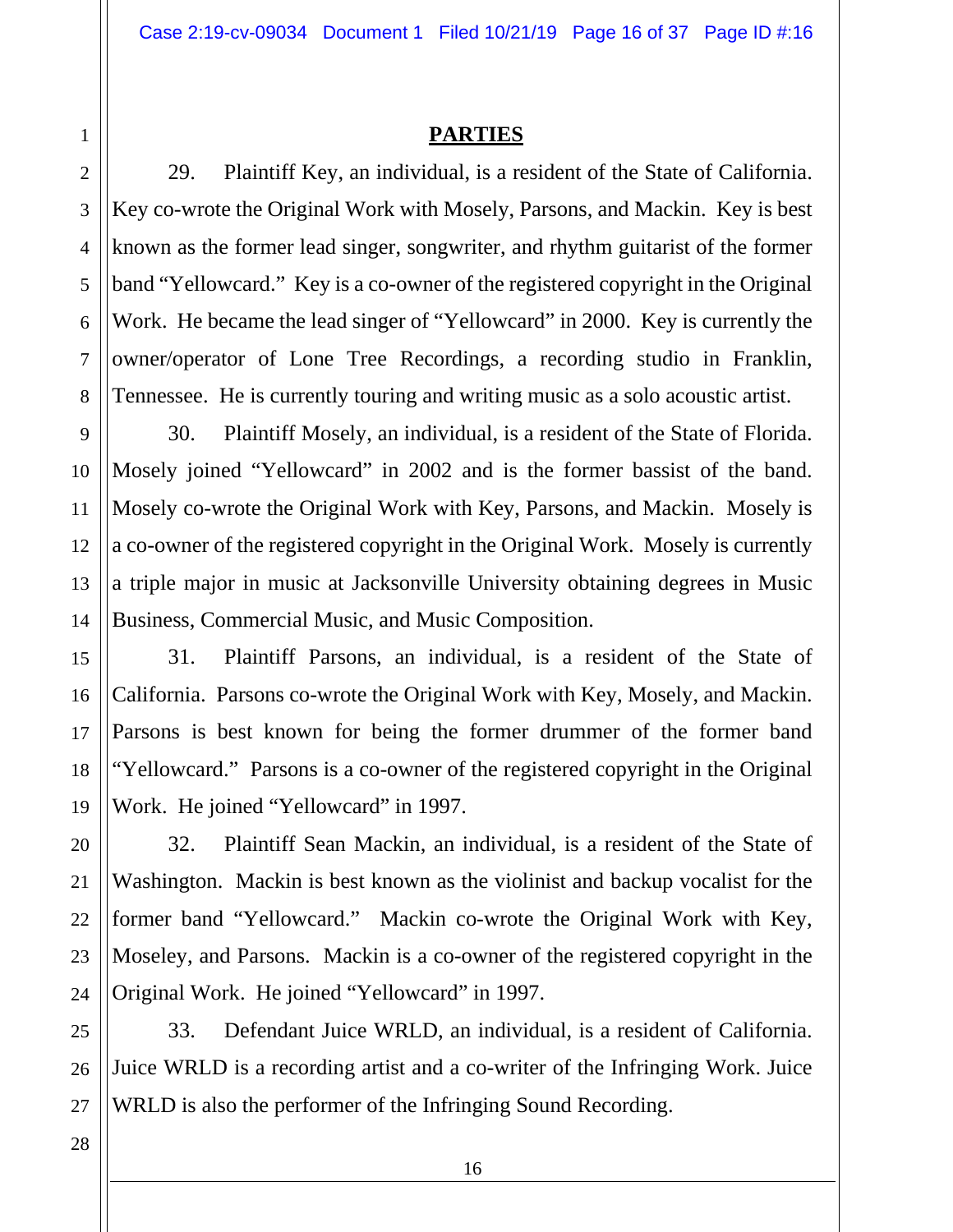34. Defendant Taz Taylor, an individual, upon information and belief, was a resident of the State of Florida and now is a resident of the State of California. Defendant Taz Taylor is a credited writer of the Infringing Work "Lucid Dreams." Upon information and belief, Taz Taylor resides in the Internet Money mansion in Los Angeles, California and is thus, a resident of the State of California. Upon information and belief, Defendant Taz Taylor is a founder and owner of Defendant Taylor Beats.

35. Defendant Nick Mira, an individual, upon information and belief, was a resident of the State of Virginia and now is a resident of the State of California. Upon information and belief, Nick Mira resides at the Internet Money mansion with Taz Taylor in Los Angeles, California. Nick Mira is a co-writer and the producer of the Infringing Work and Infringing Sound Recording. Upon information and belief, Defendant Nick Mira is a founder and owner of Defendant Nick Mira Publishing.

36. Defendant BMG, a Delaware limited liability company, is registered to do business in California and has an office located at 6100 Wilshire Boulevard, Suite #1600, Los Angeles, California 90048. BMG is administered by BMG Chrysalis and is a publisher of the Infringing Work. BMG has exploited the Infringing Work and collects royalties for the Infringing Work.

37. Defendant Taylor Beats is a Florida limited liability company organized and existing under the laws of Florida. Defendant Taylor Beats has a principal place of business at 10438 Dodd Road, Jacksonville, Florida 32218. Defendant Taylor Beats is a publisher for Taz Taylor and upon and information belief, collects the publishing share for Taz Taylor on the Infringing Work. Defendant Taylor Beats is administered by Kobalt. Defendant Taylor Beats has exploited the Infringing Work and collects royalties for the Infringing Work as discussed herein. Defendant Taylor Beats is reported as inactive with the State

1

2

3

4

5

6

7

8

9

10

11

12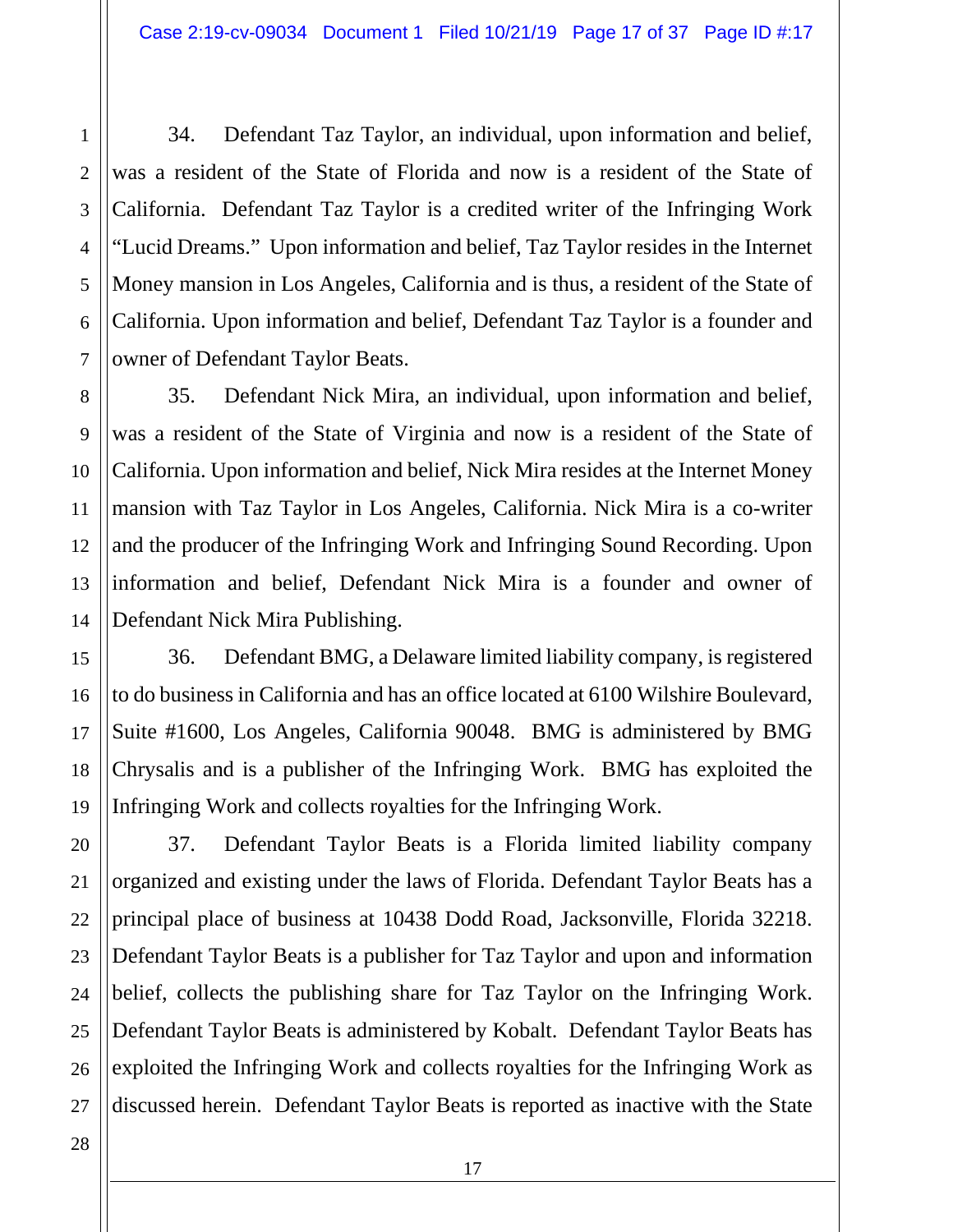of Florida since September 28, 2018.

1

2

3

4

5

6

7

8

9

10

11

12

13

14

15

16

17

18

19

20

21

22

23

24

25

38. Defendant Artist 101 is a publisher of Artist Publishing Group, which is the publishing division of Artist Partner Group. Artist Partner Group is a Delaware corporation existing and organized under the laws of Delaware with a principal place of business at 816 N. Fairfax Avenue, 2nd Floor, Los Angeles, California 90046. Defendant Artist 101 is a publisher for Taz Taylor and upon information and belief, collects the publishing share for Taz Taylor on the Infringing Work. Artist 101 is administered by Kobalt. Artist 101 is a publisher of the Infringing Work. Artist 101 has exploited the Infringing Work and collects royalties for the Infringing Work as discussed herein.

39. Defendant Nick Mira Publishing is administered by Songs of Universal. Defendant Nick Mira Publishing is a publisher and collects Defendant Nick Mira's publishing share of the Infringing Work. Defendant Nick Mira Publishing has exploited the Infringing Work and collects royalties for the Infringing Work as discussed herein.

40. Defendant Electric Feel is administered by Songs of Universal. Defendant Electric Feel is a publisher and collects Defendant Nick Mira's publishing share of the Infringing Work. Defendant Electric Feel has exploited the Infringing Work and collects royalties for the Infringing Work as discussed herein.

26 41. Defendant Kobalt is a Delaware corporation organized and existing under the laws of Delaware with its principal place of business at 220 West 42nd Street, 11th Floor, New York, New York 10036. Kobalt also has an office located at 8201 Beverly Blvd, 4th Floor, Suite 400, West Hollywood, California 90048. Upon information and belief, Kobalt is the publishing administrator for Defendant Artist 101 and Defendant Taylor Beats on the Infringing Work "Lucid Dreams." Upon information and belief, Defendant Artist 101 and Defendant

28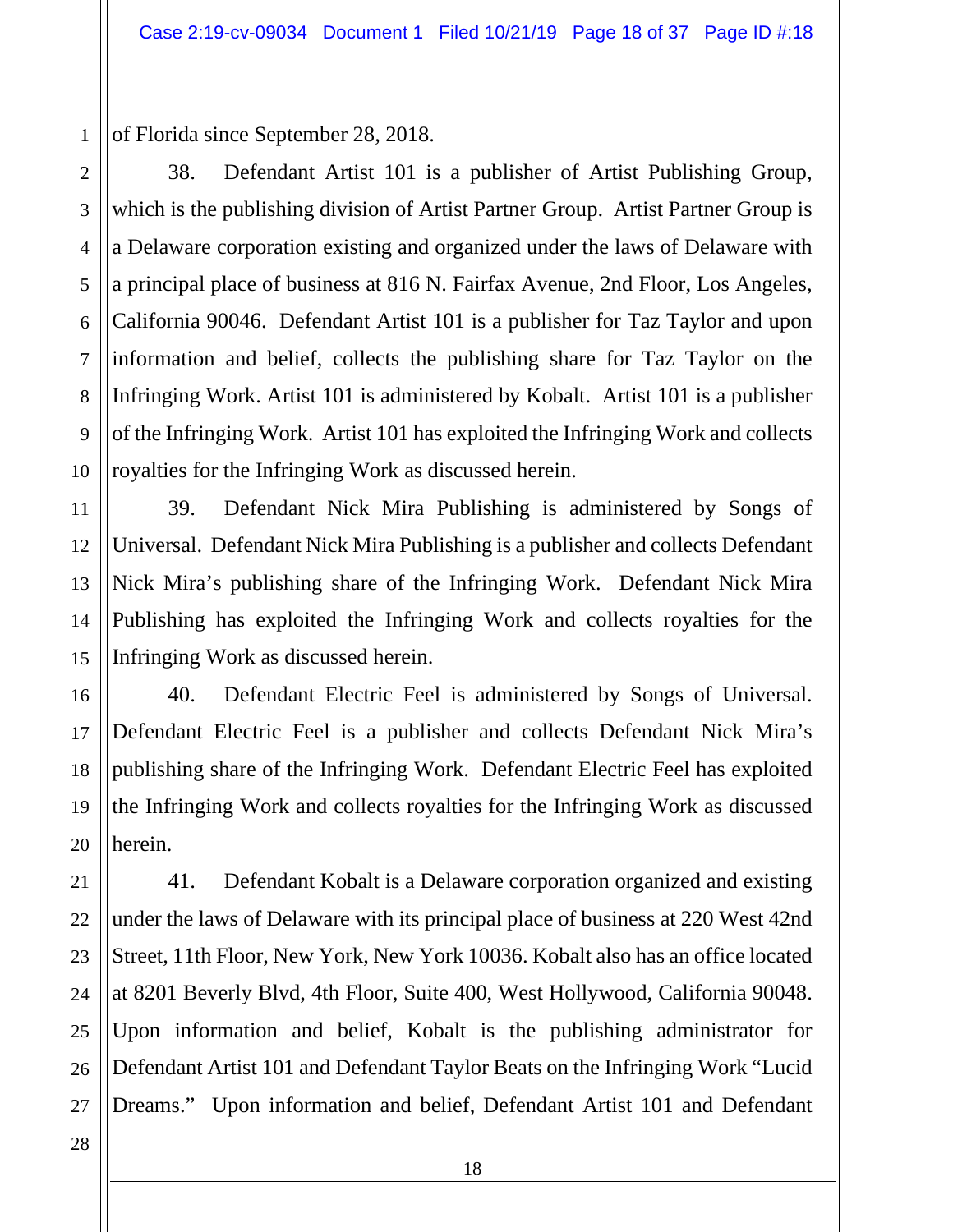Taylor Beats are publishers for Taz Taylor. Kobalt has exploited the Infringing Work and collects royalties for the Infringing Work as discussed herein.

1

2

3

4

5

6

42. Defendant Songs of Universal is a California corporation organized and existing under the laws of California with its principal place of business at 2100 Colorado Avenue, Santa Monica, California 90404. Upon information and belief, Songs of Universal is the publishing administrator for Defendant Electric Feel's and Defendant Nick Mira Publishing's interest in the Infringing Work. Defendant Electric Feel and Defendant Nick Mira Publishing are publishers for Nick Mira. Universal has exploited the Infringing Work and collects royalties for the Infringing Work as discussed herein.

43. Defendant Grade A Productions is an Illinois limited liability company organized and existing under the laws of Illinois. Defendant Grade A Productions has a principal place of business at THE IM GRP-40 Wall St. 28th Floor, New York, New York 10005. Defendant Grade A Productions is the record label of the Infringing Work and Infringing Sound Recording "Lucid Dreams." Defendant Grade A Productions has exploited the Infringing Work and Infringing Sound Recording and collects royalties for the Infringing Work and Infringing Sound Recording as discussed herein. Defendant Grade A Productions can be served through its agent Brandon G. Dickinson at 4041 South Calumet #2 Chicago, Illinois 60653.

44. Defendant Interscope is a record label owned by Universal Music Group through its Interscope Geffen A&M imprint. Interscope is a California general partnership. Interscope's principal place of business is located at 2200 Colorado Avenue, Santa Monica, California 90404. Upon information and belief, Interscope is the distributor for Grade A Productions's interest in the Infringing Work and Infringing Sound Recording. Interscope has exploited the Infringing Work and Infringing Sound Recording and collects royalties for the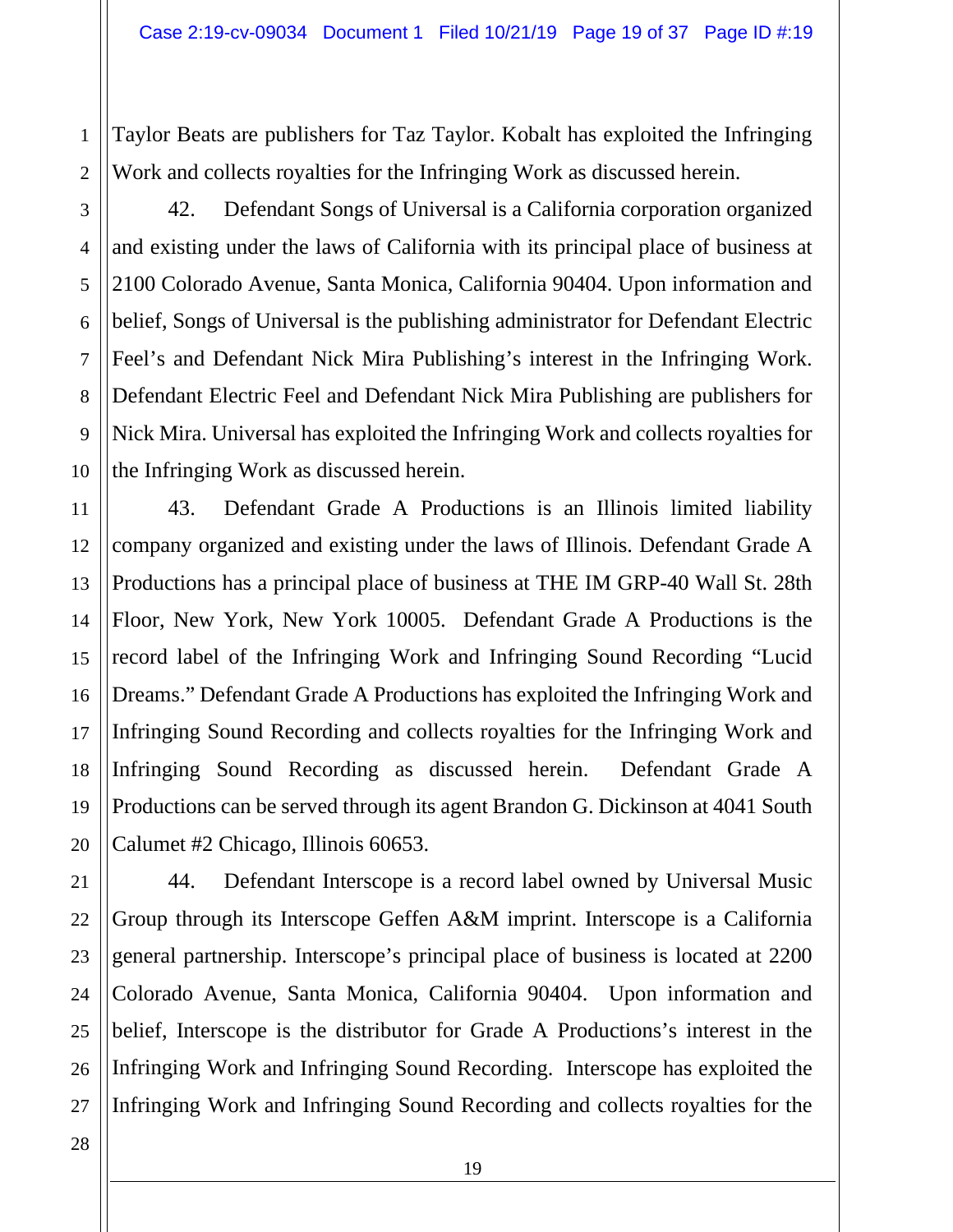Infringing Work and Infringing Sound Recording as discussed herein.

# **STATEMENT OF FACTS**

### **I. Background of the Writers of "Holly Wood Died"**

45. Prior to becoming a member of "Yellowcard," Key contributed and provided backup vocals for the band's first album. In 2000, Key returned to "Yellowcard" as the band's lead singer. He later became a rhythm guitarist for the band as well. Key has also worked with or been featured in songs by Taboo of the band the "Black Eyed Peas," "Silverstein," "Linkin Park," "U2," and "New Found Glory." Key is a co-author of "Holly Wood Died."

46. Mosely joined "Yellowcard" as a bassist in 2002. Mosely took a crucial role in writing and recording "Yellowcard's" debut album, *Ocean Avenue*. Mosely is a co-author of "Holly Wood Died," which is featured on "Yellowcard's" album, *Lights and Sounds*. *Lights and Sounds* peaked at number five on the U.S. Billboard 200.

47. Parsons is a founding member of the band "Yellowcard." Parsons is a co-author of the Original Work. Parsons played drums for Adam Lambert. He was also involved in forming the rap-rock group, "LMPD," and the band, "This Legend." Parsons is a drummer for the band "New Year's Day."

48. Mackin is an original member of the former band "Yellowcard" and was involved with the band as a violinist and backup vocalist. Mackin is a coauthor of "Holly Wood Died." While a member of "Yellowcard," the band toured with "Linkin Park" and "Blue October."

49. "Yellowcard" has had multiple hit singles, including "Way Away," "Ocean Avenue," "Only One," "Lights and Sounds," "For You, and Your Denial," and "Holly Wood Died."

50. "Yellowcard" has released albums that have peaked on charts in the United States, including *Lights and Sounds*, which peaked at number 5, *Southern* 

1

2

3

4

5

6

7

8

9

10

11

12

13

14

15

16

17

18

19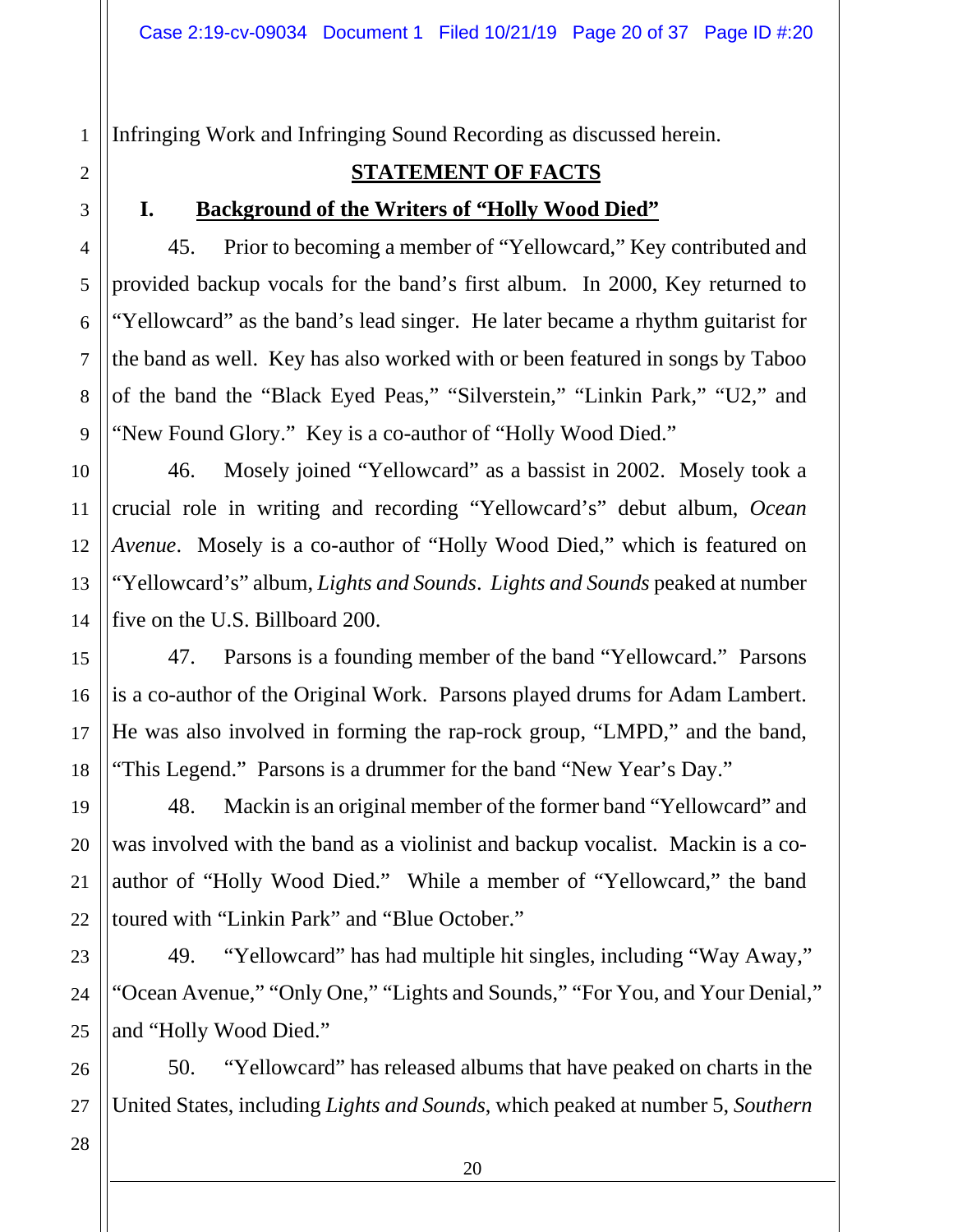*Air*, which peaked at number 10, *Paper Walls*, which peaked at number 13, and *When You're Through Thinking, Say Yes*, which peaked at number 19.

51. "Yellowcard" has national and international exposure with its music offered through digital providers such as Spotify, Apple Music, YouTube, and Amazon.

52. To date, the Original Work has generated over 1,879,000 streams on Spotify and over 46,000 views on YouTube. *Lights and Sounds*, the album containing the Original Work, was certified "gold" on March 15, 2006.

53. The Original Work is original, and Defendants copied, as discussed below, original elements from it.

# **II. Background and Success of the Infringing Work and Infringing Sound Recording**

54. Defendants are the performers, writers, producers, publishers, and administrators of the Infringing Work and Infringing Sound Recording.

55. Defendant Juice WRLD is an emo-leaning Chicago rapper whose performing name Juice WRLD was inspired by the 1992 2Pac film Juice. Defendant Juice WRLD began to develop himself as an artist in his freshman year of high school, but really started to pop up on the nationwide hip-hop radar with the creation of the Infringing Work.

56. In early 2017, Defendant Nick Mira and Defendant Juice WRLD became acquainted through a mutual connection, Sidepce.

57. In an interview explaining how his company Internet Money helped launch Juice WRLD's career, Defendant Taz Taylor stated that Juice WRLD was supposed to be one of the first artists he signed with Internet Money. In the October 5, 2018 interview, Defendant Taz Taylor explained that he never really had a relationship with Defendant Juice WRLD but that Defendant Nick Mira has been developing Defendant Juice WRLD for almost two years.

1

2

3

4

5

6

7

8

9

10

11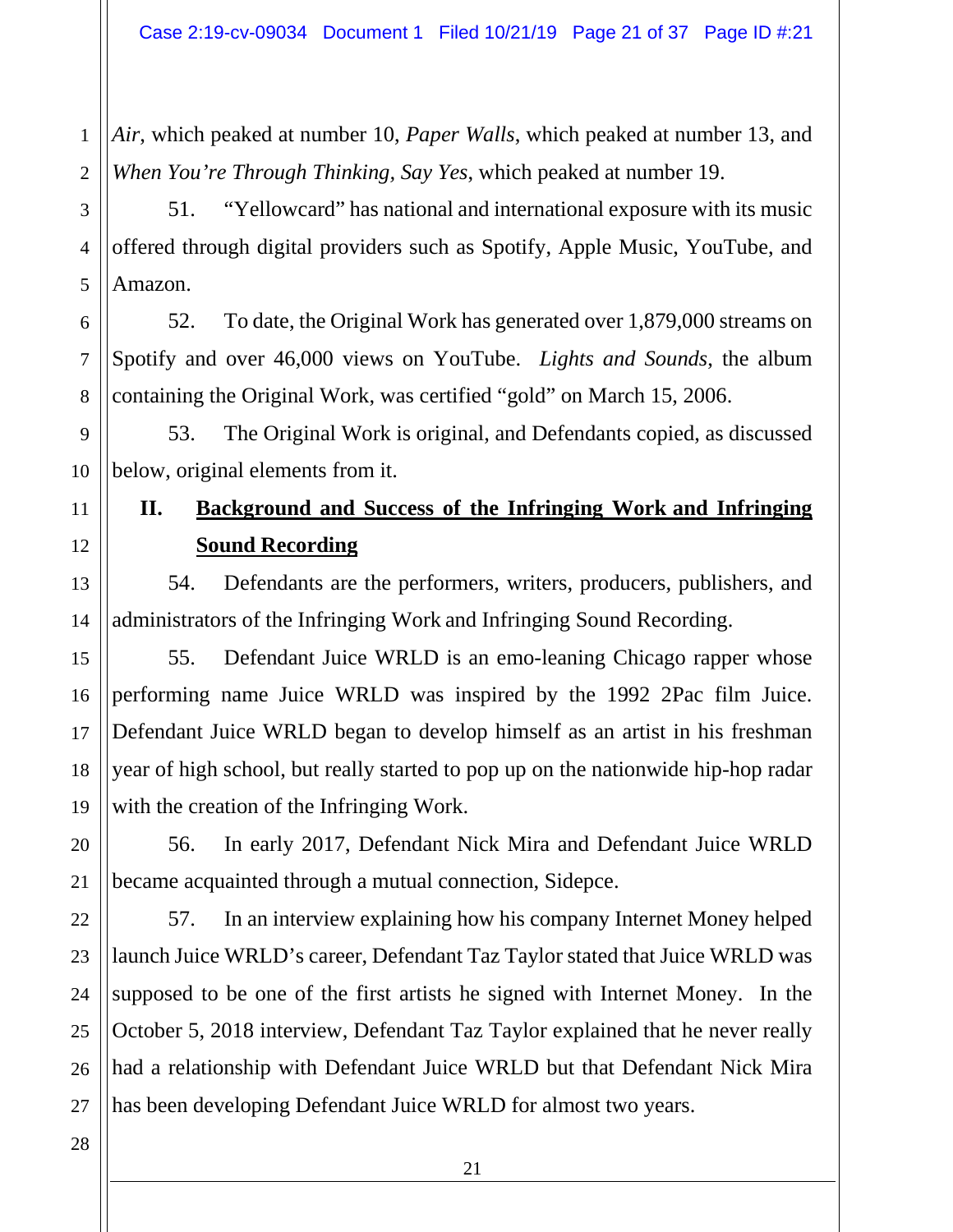58. The Infringing Work was created by the Defendant writers based upon the copying of two songs: Sting's "Shape of my Heart," and the Original Work. While Defendants licensed Sting's work, they decided to willfully infringe the Original Work.

59. On June 15, 2017, Defendant Juice WRLD released the Infringing Work on SoundCloud.

60. On May 4, 2018, Defendant Grade A Productions and Defendant Interscope officially released the Infringing Sound Recording and the Infringing Work.

61. The Infringing Work and Infringing Sound Recording peaked at No. 2 on U.S. Billboard Hot 100. The song was on the chart for 46 weeks. The Infringing Work and Infringing Sound Recording peaked at No. 1 on Billboard Hot R&B/Hip-Hop Songs. The song was on the chart for 34 weeks. The Infringing Work and Infringing Sound Recording peaked at No. 1 on Billboard Rhythmic Songs. The song was on the chart for 28 weeks.

62. When the Infringing Work/Infringing Sound Recording rose to No. 9 on U.S. Billboard Hot 100 on June 12, 2018, the song became Defendant Juice WRLD's first top 10 song.

63. As of October 21, 2019, the music video for "Lucid Dreams" has attracted more than 381,307,000 views on YouTube. As of October 21, 2019, "Lucid Dreams" has over 939,955,000 streams on Spotify.

64. On May 24, 2019, "Lucid Dreams" was certified 5x Multi-Platinum by RIAA for selling over 5,000,000 copies.

65. Juice WRLD performed "Lucid Dreams" live on *Jimmy Kimmel Live!* on August 7, 2018 in Los Angeles, California. Juice WRLD performed "Lucid Dreams" live during the 2018 MTV Video Music Awards on August 20, 2018 in New York, New York.

1

2

3

4

5

6

7

8

9

10

11

12

13

14

15

16

17

18

19

20

21

22

23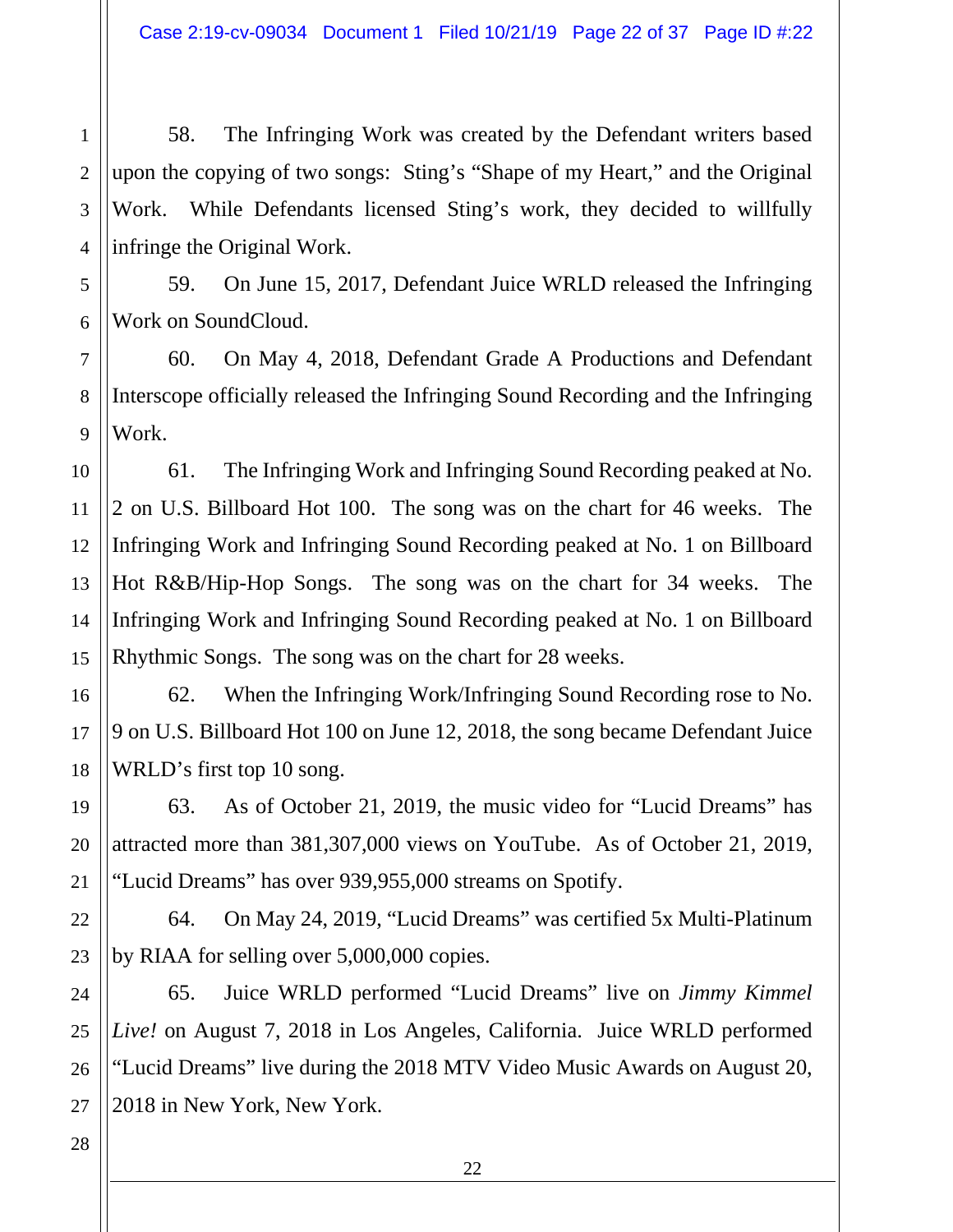66. Juice WRLD performed "Lucid Dreams" on April 13, 2019 at the Coachella Festival in Indio, California.

1

2

3

4

5

6

7

8

14

15

16

17

18

19

20

21

67. Upon information and belief, Defendant Juice WRLD performed "Lucid Dreams" on tour, which consisted of concerts in Belgium, Finland, Hungary, Sweden, Ireland, the Netherlands, Germany, the United Kingdom, Canada, Australia, and the United States, including in New Jersey, Washington, Wisconsin, New York, Illinois, North Dakota, Colorado, California, Florida, Georgia, Massachusetts, Michigan, Texas, and Tennessee.

9 10 11 12 13 68. Juice WRLD recently performed on September 28, 2019 at RingCentral Coliseum in Oakland, California and on September 29, 2019 at The Grounds at Oakland Coliseum in Oakland, California. Juice WRLD is currently scheduled to perform on November 9, 2019 at Dodger Stadium in Los Angeles, California.

**III. Access**

69. As set forth above, the Original Work was a huge success. Thus, Plaintiffs and the Original Work were well-known to Defendants.

70. Upon the release of "Lucid Dreams," members of "Yellowcard" immediately recognized the copying of the Original Work, "Holly Wood Died."

71. Defendant Juice WRLD is admittedly familiar with and has studied the genre of music of "Holly Wood Died" and "Yellowcard," and specifically has admitted on multiple occasions of studying this genre of music at the precise time that the Original Work was a hit.

72. Specifically, in a published interview, Defendant Juice WRLD stated that he had a crush on a girl in fifth grade who was "really Emo." At the time, the girl mentioned that she really enjoyed Emo pop rock, which is the precise genre of "Yellowcard's" music. Defendant Juice WRLD stated that he went home and listened to that music. He stated that he listened to and educated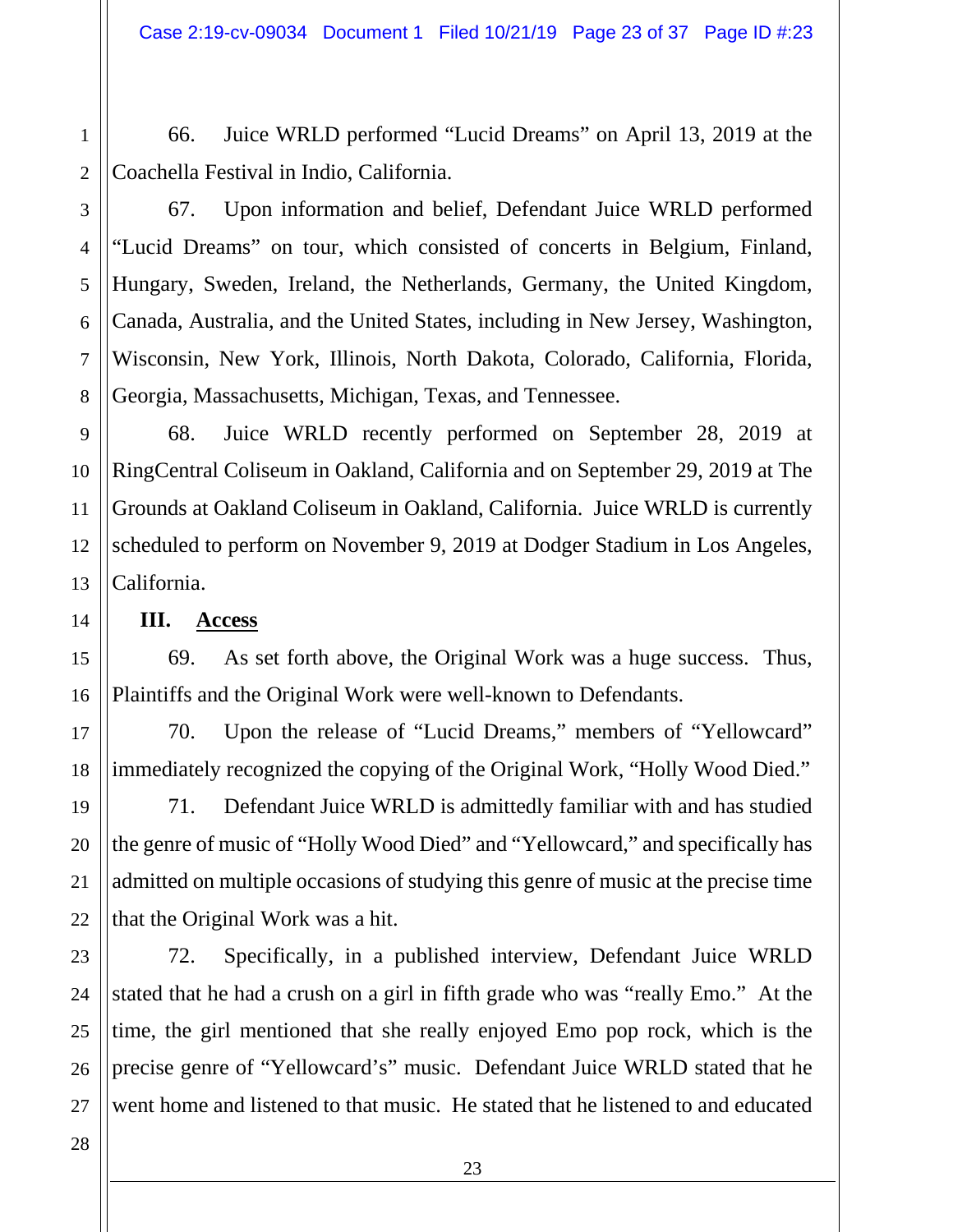himself in Emo pop rock music so that he would have something to talk to her about. He stated that he ended up liking it and has studied it from that point forward as discussed more fully below.

73. Upon information and belief, based upon his current age, these initial events would have occurred in approximately 2006. Thus, upon information and belief, at the time Defendant Juice WRLD began studying the Emo genre of music, "Holly Wood Died" would have been recently released.

74. Defendant Juice WRLD has also admitted his familiarity and appreciation for the work of the band "Fall Out Boy" in an interview. He stated that one of the hits from the 2005 "Fall Out Boy" album *From Under the Cork Tree* hit really hard to him and that the rest of the album had the same kind of vibe to it.

75. "Fall Out Boy's" music falls within the same genre of music as "Yellowcard's" music.

76. "Fall Out Boy's" album *From Under the Cork Tree* was released in May 2005. "Holly Wood Died" was released in January 2006. Thus, at the time "Holly Wood Died" was released, Defendant Juice WRLD was familiar with and studying that same genre of music.

77. Moreover, and not coincidentally, "Fall Out Boy's" album *From Under the Cork Tree* and "Yellowcard's" album *Lights and Sounds* have the same producer, Neal Avron. Since it is very common for a fan of works produced for an artist by a specific producer to listen to other works by that same producer, it is likely that Defendant Juice WRLD's appreciation for the album *From Under the Cork Tree* led to exposure to "Yellowcard's" album *Lights and Sounds* and the Original Work "Holly Wood Died."

78. In addition, in a separate interview, Defendant Juice WRLD discussed influences on him. In that interview, he discussed rap music embracing

1

2

3

4

5

6

7

8

9

10

11

12

13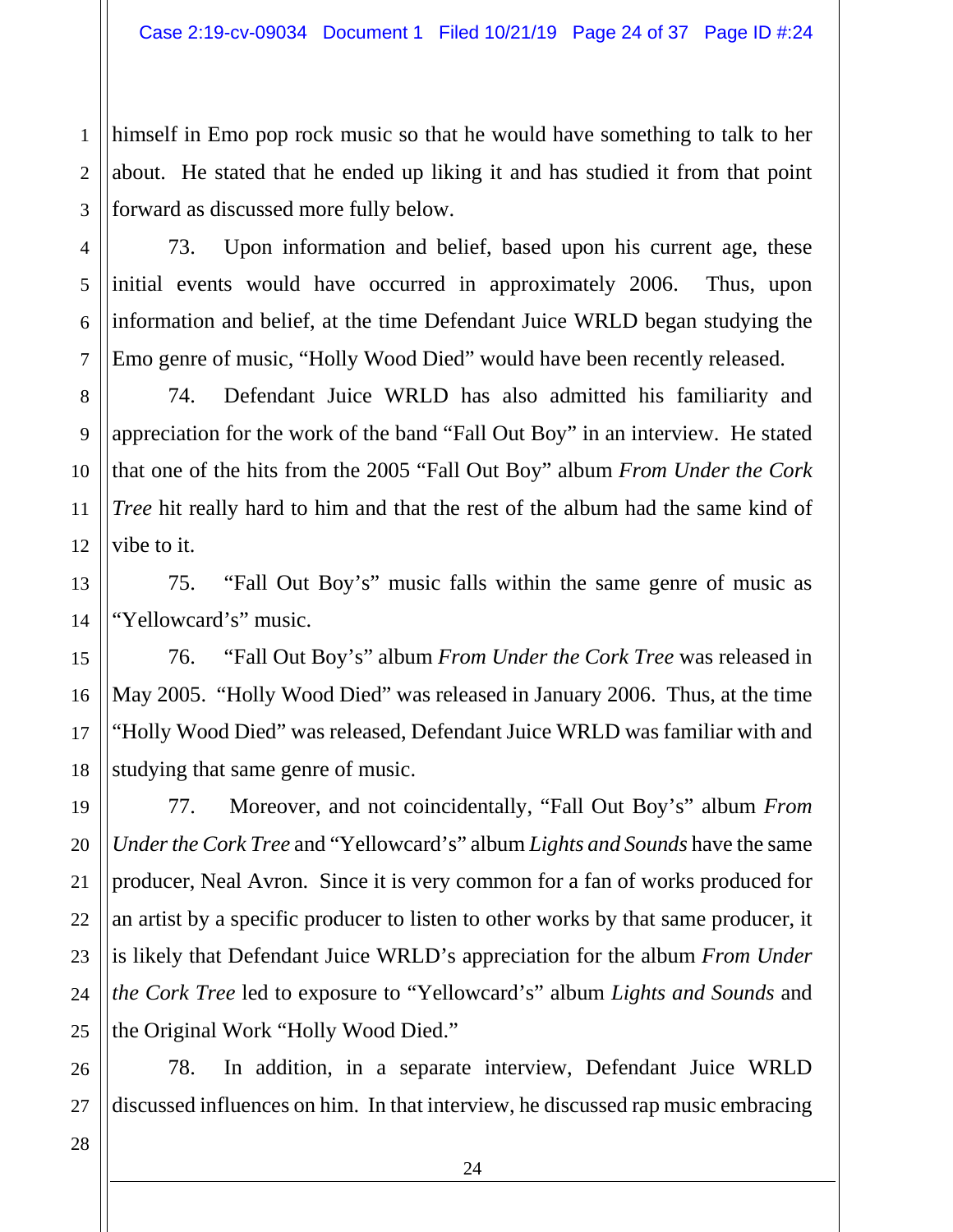other genres and stated that he has a big rock background. He specifically stated that his background includes the subcategories of rock music, alternative and post hardcore. He mentioned the following groups, "Black Sabbath," "Foo Fighters," "Fall Out Boy," and "The Devil Wears Prada." These groups were peers of "Yellowcard," and "Yellowcard's" music is rooted in the same genre of music as these groups.

79. Defendant Juice WRLD even collaborated on the song "Roses" with the rock band "Panic! at the Disco."

80. Indeed, in a recent article discussing the dominant form of rock music, "Emo pop" and post hardcore, "Yellowcard" and the aforementioned "Fall Out Boy," were specifically mentioned as representing this genre.

81. The same article discusses the rise of the hip-hop subgenre "Emo rap" and specifically listed the Infringing Work as representing this subgenre. Another article describes Defendant Juice WRLD as an Emo rap ambassador.

82. A separate article discusses hip-hop artists that take a more poppunk influenced approach. One of the artists listed that falls into this category is Defendant Juice WRLD.

83. There is a clear record of Defendant Juice WRLD's exposure to the type of music "Yellowcard" produced. There is evidence that he studied and listened to "Yellowcard's" peers at the same exact time that the Original Work was released, and, therefore, certainly "Yellowcard" itself. This exposure would have most certainly led Defendant Juice WRLD directly to the Infringing Work "Holly Wood Died." Given all of the foregoing, it is virtually impossible that it did not.

84. Not only did Defendants therefore have undeniable access to the Infringing Work, Defendants have admittedly sampled Sting's "Shape of My Heart" in "Lucid Dreams." Specifically, Nick Mira admitted during an interview

1

2

3

4

5

6

7

8

9

10

11

12

13

14

15

16

17

18

19

20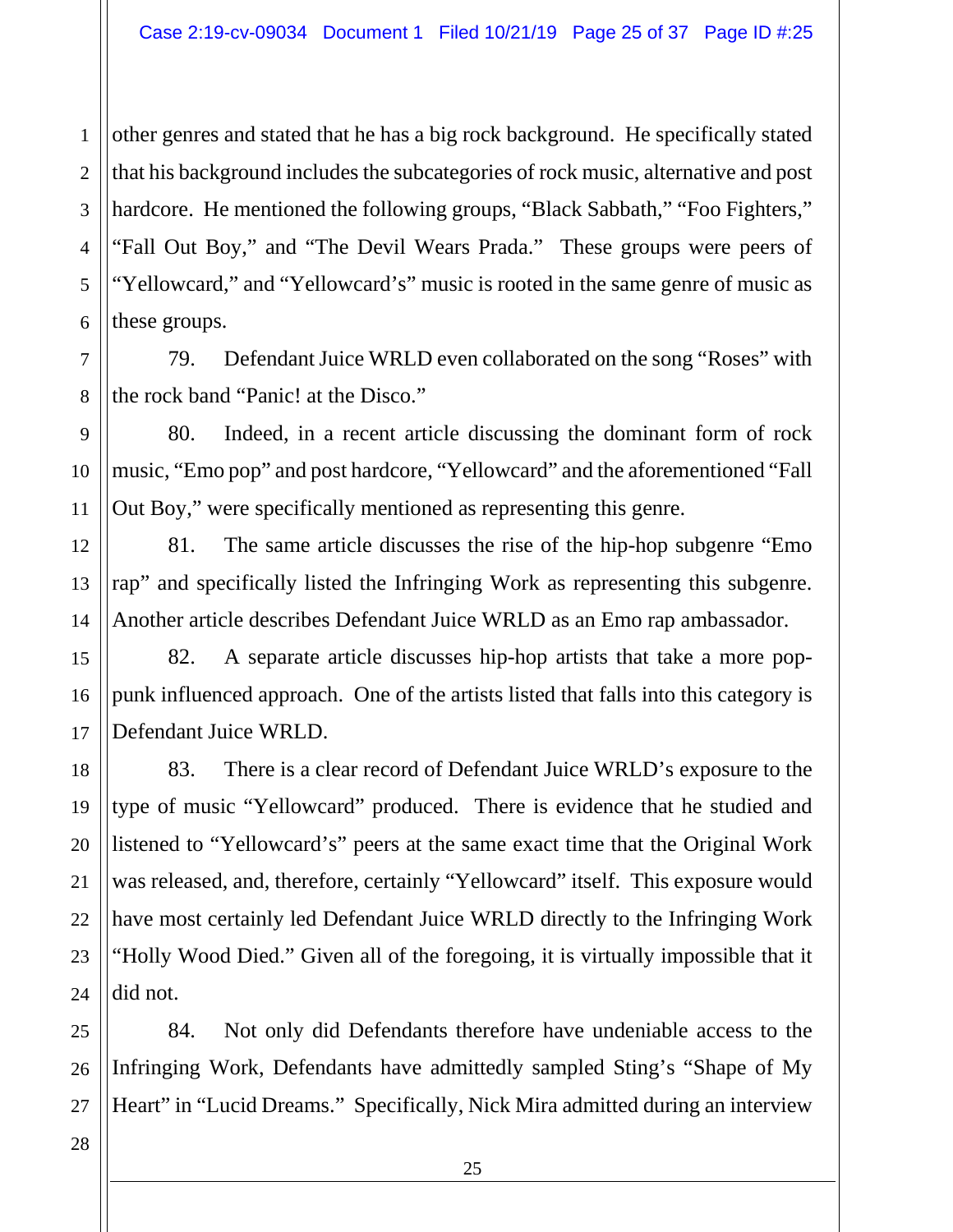4 6 that after he watched the movie *Leon The Professional*, and heard Sting's "Shape of My Heart," he immediately looked it up and listened to it. Not only did Nick Mira listen to Sting's "Shape of My Heart," he "tweaked the notes" and "added drums" and used the sample in "Lucid Dreams." Like Sting's "Shape of My Heart," Plaintiff's Original Work, "Holly Wood Died," was a big hit (the album was certified Gold), and publicly available to Defendants. Unlike Sting's "Shape of My Heart," however, Defendants decided to simply willfully infringe Plaintiffs' Original Work.

### **IV. Substantial Similarity**

85. In addition to being apparent to the ordinary listener, melodic elements of the works are not only substantially similar, but actually go beyond striking similarity in places, and are virtually identical. Indeed, as shown below, a direct comparison of the musical works transcribed in the same key of A Minor and at the same octave, of both "Holly Wood Died" and the Infringing Work and Infringing Sound Recording, reveals that these works are not only substantially similar, but, as noted, in places are virtually identical. These substantial similarities include, but are not limited to, the following:

86. The vocal melody found in the first verse of "Holly Wood Died" and the vocal melody found in the first chorus of "Lucid Dreams" go beyond substantial similarity.

87. The vocal melodies in question constitute essential identifying features of "Holly Wood Died" in both qualitative and quantitative ways. This is especially important qualitatively as the melody shared between the two works constitutes each song's distinctive recognizable "hook."

88. In both songs, the vocal melodies consist of a pair of phrases constituting a passage. This passage recurs three times in the Infringing Work and Infringing Sound Recording. Additionally, this passage appears once in each

1

2

3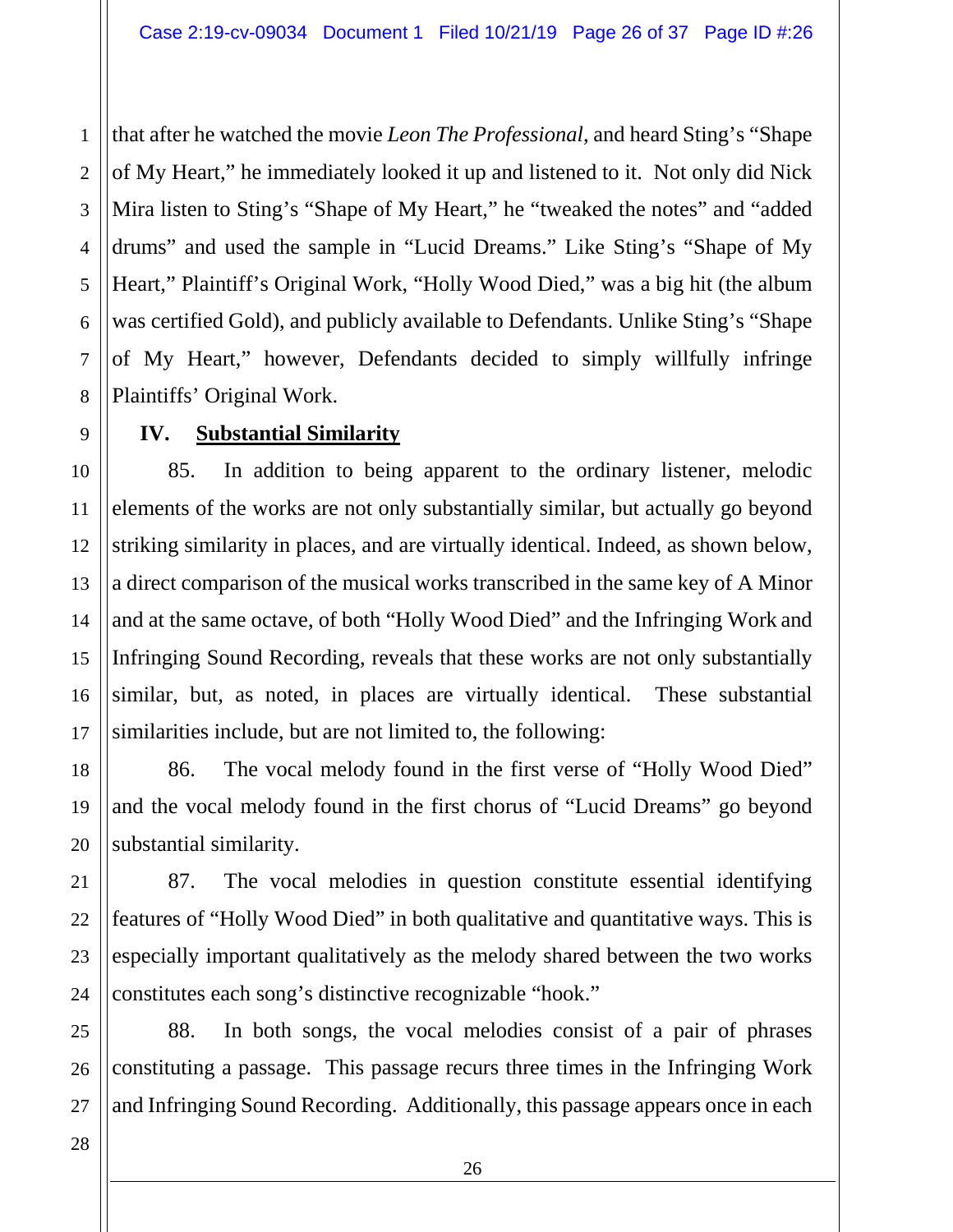song superimposed with either the additional verse or the chorus material. These similarities surpass the likelihood of coincidence to the extent that they could only reasonably be the result of an act of copying.

89. The following musical transcriptions demonstrate the strong similarities of the vocal melodies. A solid vertical line indicates a note that is the same in terms of both pitch and synchronicity (timing position). A dotted vertical line indicates a note that is the same in terms of pitch and almost the same in terms of synchronicity.

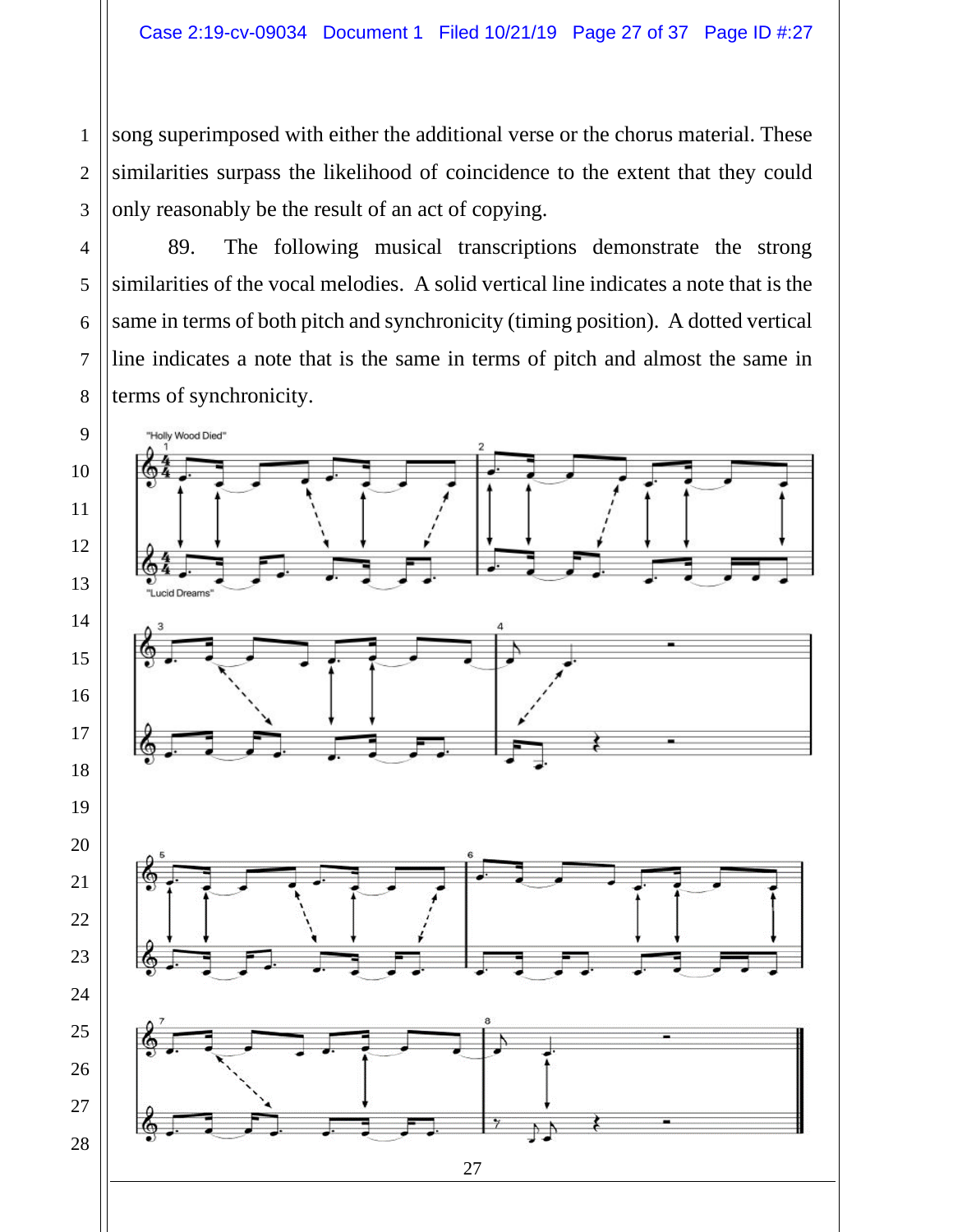90. Of the above transcribed eight-bar section, there are 26 vertical lines shown, 18 of which are solid and 8 of which are dotted. There are correlating notes in every single bar of the 8-bar sections in each of the two works.

91. Of the 38 notes that comprise the vocal melody found in the verse of "Holly Wood Died," 26 have correlating notes in the 41-note vocal melody found in the first chorus of "Lucid Dreams."

92. Discounting the repeated articulation of the pitch of D in bar 2 of "Lucid Dreams," the longest span of similar continuous pitches is eight in bars

# one to two: **Holly Wood Died: C-C-G-F-E-C-D-C Lucid Dreams: C-C-G-F-E-C-D-(D)-C**

93. In bar two, above, all six notes that comprise the melodic phrase in "Holly Wood Died" have correlating notes in the 7-note melodic phrase found in "Lucid Dreams," with five of those six notes being identical in terms of pitch and synchronicity, and just one note being identical in terms of pitch but not precisely the same in terms of synchronicity.

94. The preponderance of similar notes in every single bar with one bar in particular (bar two, above) containing notes that are beyond substantially similar, demonstrates that the similarities are the result of copying rather than of coincidence. Indeed, given the access discussion discussed above, and these similarities, any claim of independent creation is dead on arrival. But there is even more.

95. The vocal melody found in the second verse of "Holly Wood Died" features a melodic idiosyncrasy that also appears in the chorus of "Lucid Dreams" in a parallel position. This idiosyncrasy is in the form of a "melisma," which refers to the singing of a single syllable of text while moving between two or more notes in succession. The following musical transcription demonstrates this

1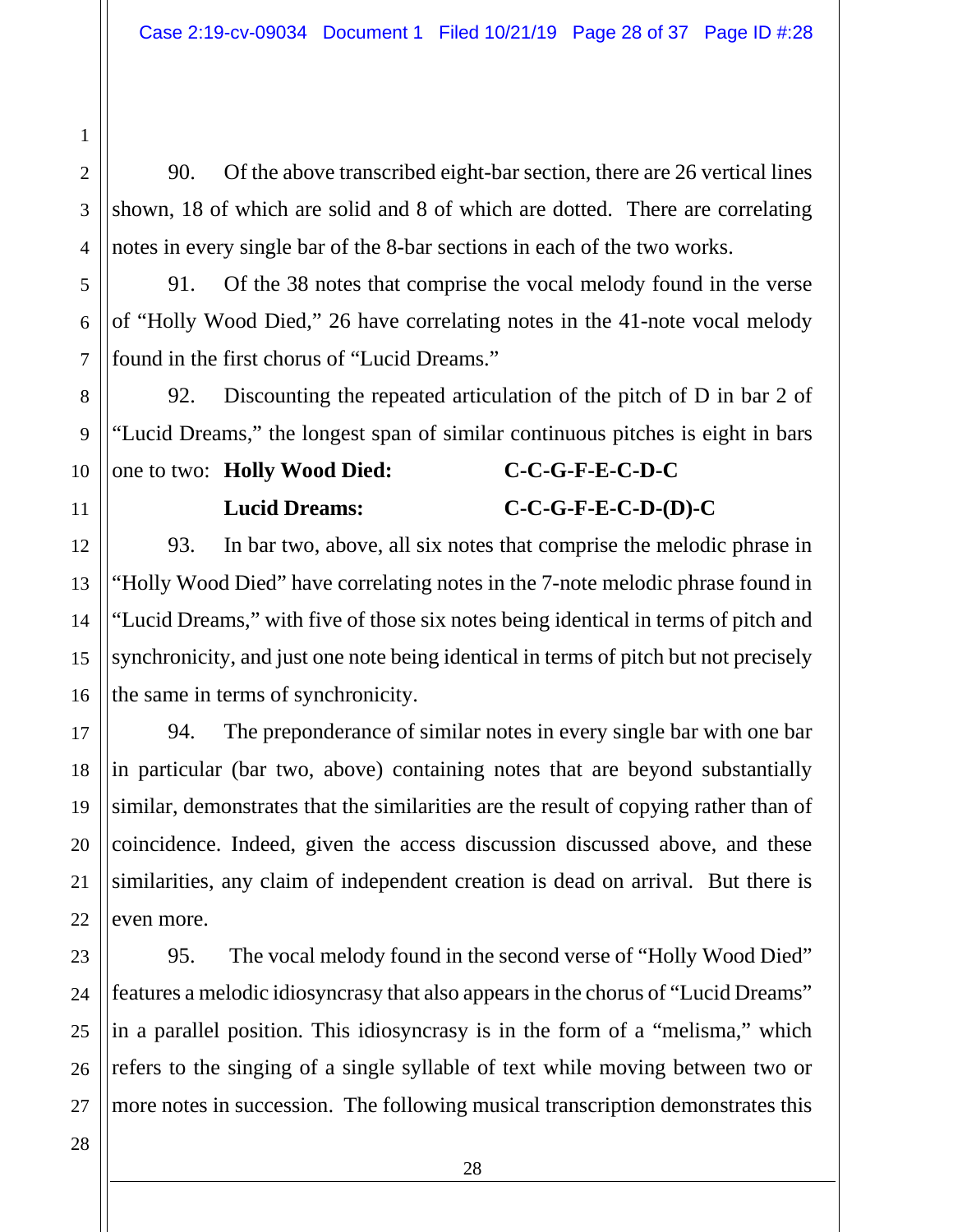similarity, with lines to indicate coincidences of pitch. The last two notes within the excerpts of each song below, occurring in bar 4, demonstrate this occurrence of a melisma in each work.



96. Qualitatively, as seen in the above transcription, of the 21 notes that comprise the vocal melody in the four-bar section of the first chorus of "Lucid Dreams," 16 have correlating notes in the vocal melody found in bars five to eight of the second verse of "Holly Wood Died." This totals an approximate 76.2% similarity of the two 4-bar sections.

97. In "Holly Wood Died," the melisma is found in the setting of the last word ("heart") of the phrase "like razors they cut through the heart." The last single-syllable word "heart" is sung to the two pitches C-A with the pitch C falling on the strongly accented downbeat (the first beat) of the bar and the pitch A falling on the second semi-quaver or sixteenth note beat of the bar.

98. In "Lucid Dreams," the melisma is found on the last word ("dead") of the phrase "I know that you want me dead." Just as with "Holly Wood Died," the last single-syllable word "dead" is also sung to the same two pitches C-A,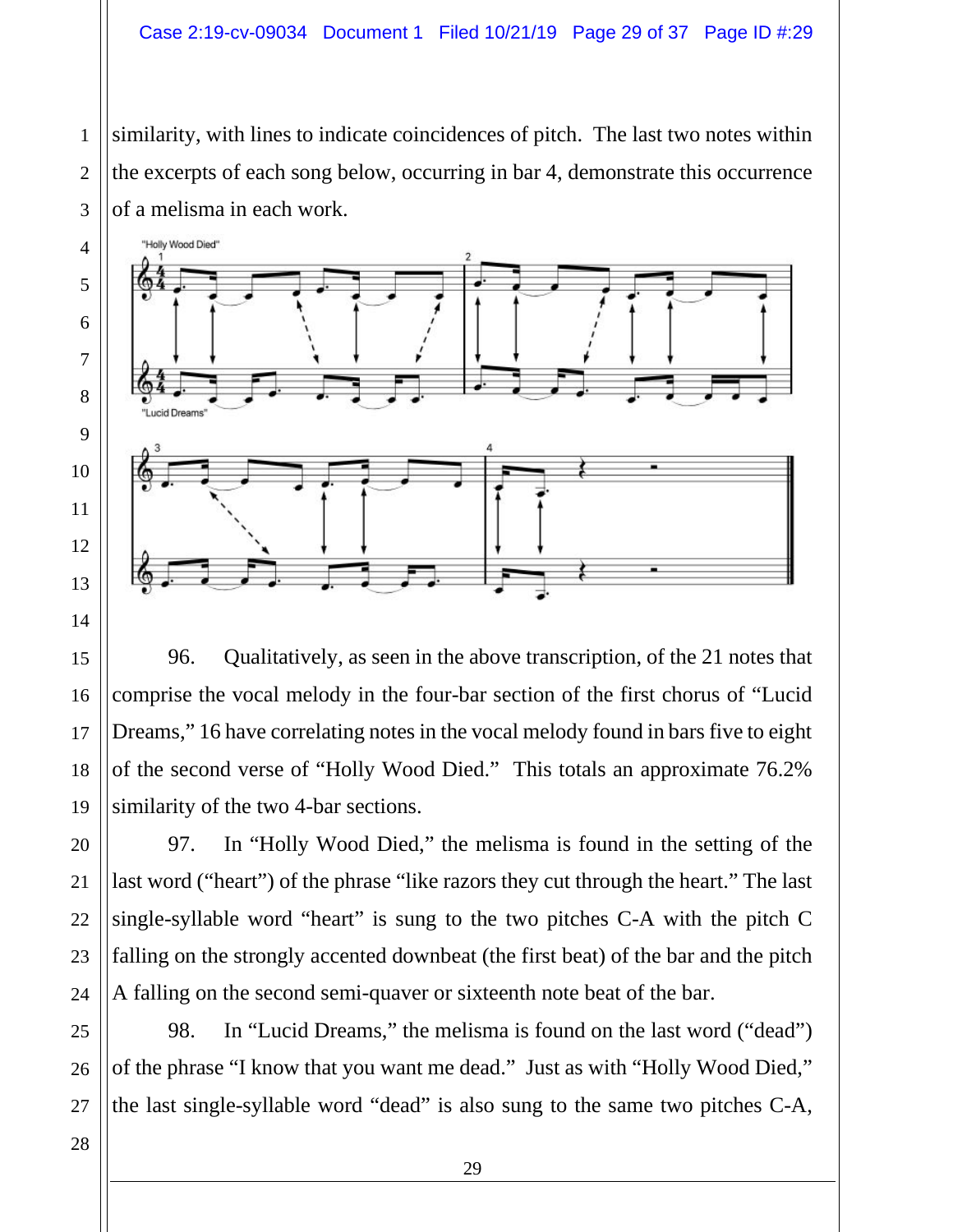with the same rhythms and with the same synchronicity (timing position), with the pitch C falling on the strongly accented downbeat of the bar and the pitch A falling on the second semi-quaver or sixteenth note beat of the bar.

99. The melisma represents a shared creative choice which, when combined with the other similarities identified, is even further evidence that the Infringing Work was not independently created.

100. The high degree of objective similarity between the Original Work and the Infringing Work extends well beyond the possibility of coincidence and could only reasonably be the result of an act of copying.

101. The Infringing Work is therefore not wholly an original work, but relies in crucial parts on "Holly Wood Died" for its musical identity. The copying of the Infringing Work was willful.

### **V. Continued Exploitation**

102. Juice WRLD, Nick Mira, and Taz Taylor are the authors of the Infringing Work. Upon information and belief, Juice WRLD, Nick Mira, and Taz Taylor were responsible for and/or benefitted from the creation, reproduction, manufacture, distribution, or sale of "Lucid Dreams" which features the Original Work "Holly Wood Died."

103. All of the Defendants were responsible for and benefitted from the creation, reproduction, manufacture, distribution, or sale of "Lucid Dreams" which features the Original Work "Holly Wood Died."

104. Interscope and Grade A Productions are the record labels of the Infringing Work and Infringing Sound Recording. Upon information and belief, Interscope and Grade A Productions were responsible for and/or benefitted from the creation, reproduction, manufacture, distribution, or sale of "Lucid Dreams" which features the Original Work "Holly Wood Died."

1

2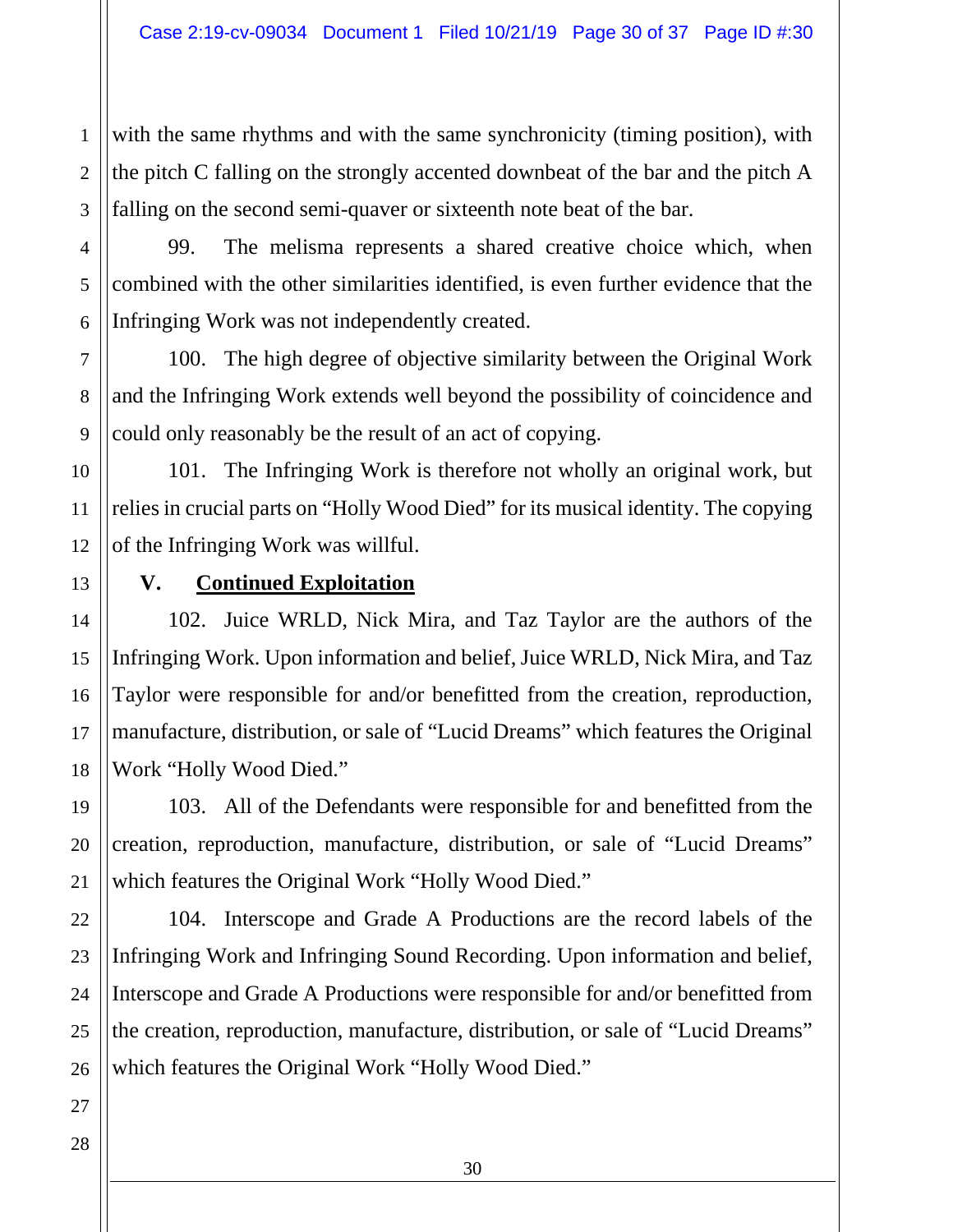105. Each of the Defendants contributed to or exploited or continues to exploit the Infringing Work and Infringing Sound Recording. The conduct in the creation and exploitation of the Infringing Work and Infringing Sound Recording constitutes willful copyright infringement. Defendants were put on notice of their infringing conduct, but continued to infringe nonetheless.

106. The overwhelming success of the Infringing Work and Infringing Sound Recording as set forth above has provided Defendants substantial opportunities to tour and perform around the world. The revenue and profits derived from these performances and appearances, among all other revenue and profits, are directly attributable to the success of the Infringing Work and Infringing Sound Recording. Thus, the touring and concert revenue generated for Defendants is causally connected to the Infringing Work and Infringing Sound Recording, such that the touring revenue, concert revenue, and related public performance revenue should be disgorged by Plaintiffs.

107. Not only has the Infringing Work and Infringing Sound Recording been a huge musical success for the Defendants, but it has resulted in touring revenue, artist royalties, licensing revenue, producer royalties, and songwriting and publishing revenue directly attributable to the success of the Infringing Work and Infringing Sound Recording. These opportunities would not have been available to Defendants if they had not infringed Plaintiffs' Original Work.

108. The Infringing Work and Infringing Sound Recording continue to be reproduced, sold, distributed, publicly performed, licensed, and otherwise exploited on compact discs and albums by Defendants, and as digital downloads, ringtones, and mastertones, and in music videos, all without payment to Plaintiffs.

109. As discussed above, all Defendants are responsible in some manner for the events described herein and are liable to Plaintiffs for damages available under the Copyright Act. Defendants are involved with the creation, release,

1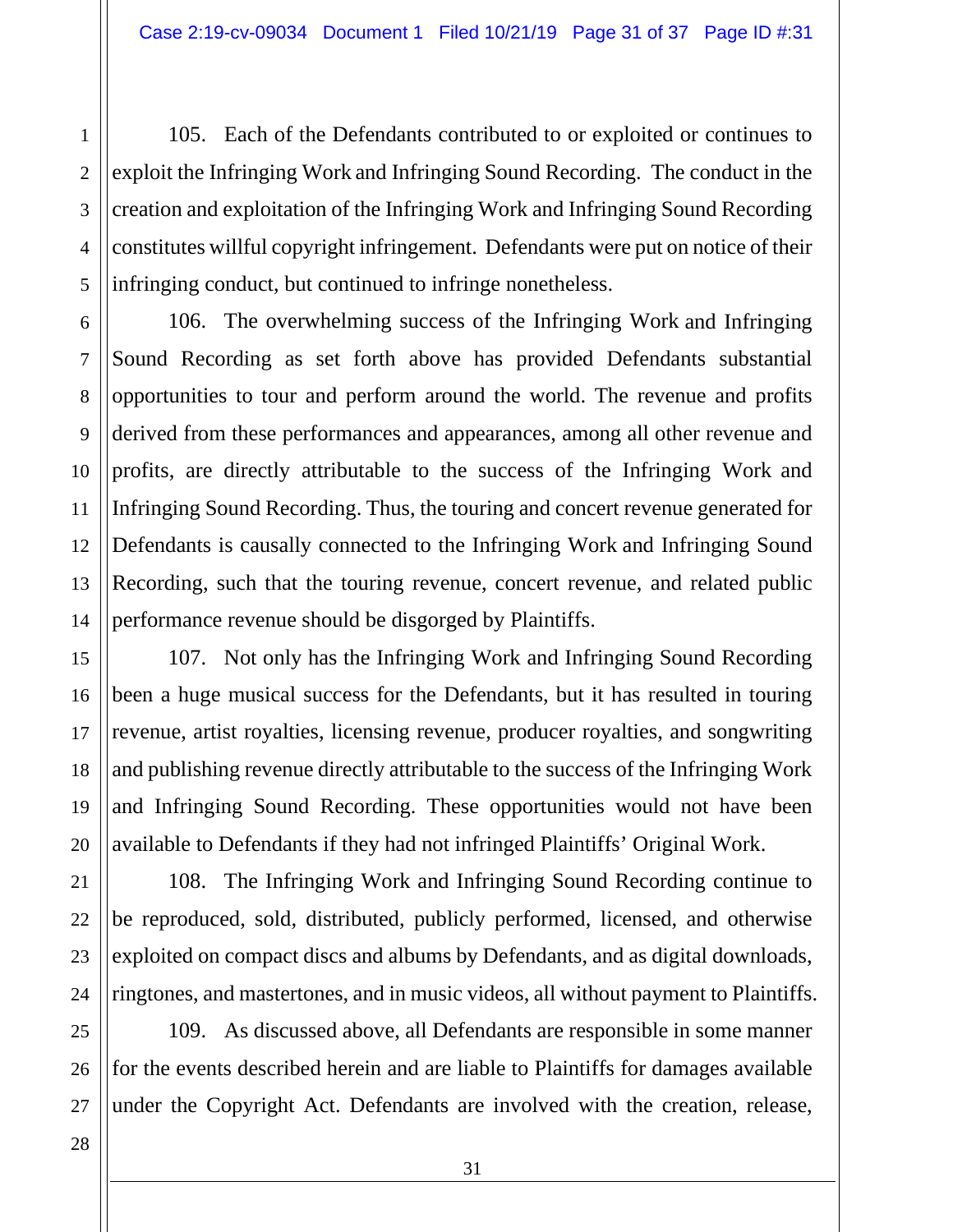1 2 3 4 5 6 7 8 9 10 11 12 13 14 reproduction, distribution, exploitation, licensing, receipt of revenue, and public performance of the Infringing Work and Infringing Sound Recording, which constitutes, among other things, the improper preparation of a derivative work and direct, vicarious, and contributory infringement. As co-infringers and practical partners, Defendants are jointly and severally liable for all amounts owed, and for the profits enjoyed by the others. Upon information and belief, Defendants have received, or are owed in pipeline money, in total, more than \$15 million in profits related to the Infringing Work and Infringing Sound Recording. This revenue and profit received by Defendants include, but is not limited to, artist royalties, producer royalties, revenue from sales and/or licensing of the Infringing Work and Infringing Sound Recording, writer and publisher royalties, licensing royalties, synchronization royalties, public performance royalties, touring revenue, and other revenue, among other things, all of which are directly attributable to the Original Work and should be disgorged to Plaintiffs.

110. These acts by Defendants are willful, knowing, and malicious, and perpetrated without regard to Plaintiffs' rights.

111. Plaintiffs have never received proper credits for Defendants' use of the Original Work "Holly Wood Died" in the Infringing Work and Infringing Sound Recording.

112. Plaintiffs have never received any royalties or payment of any kind for Defendants' use of the Original Work "Holly Wood Died" in the Infringing Work and Infringing Sound Recording.

# **FIRST CAUSE OF ACTION**

# **(Copyright Infringement – 17 U.S.C. § 501) (Against All Defendants)**

113. Plaintiffs respectfully repeat and incorporate by reference the allegations contained in Paragraphs 1 through 112, as though fully set forth herein.

27 28

15

16

17

18

19

20

21

22

23

24

25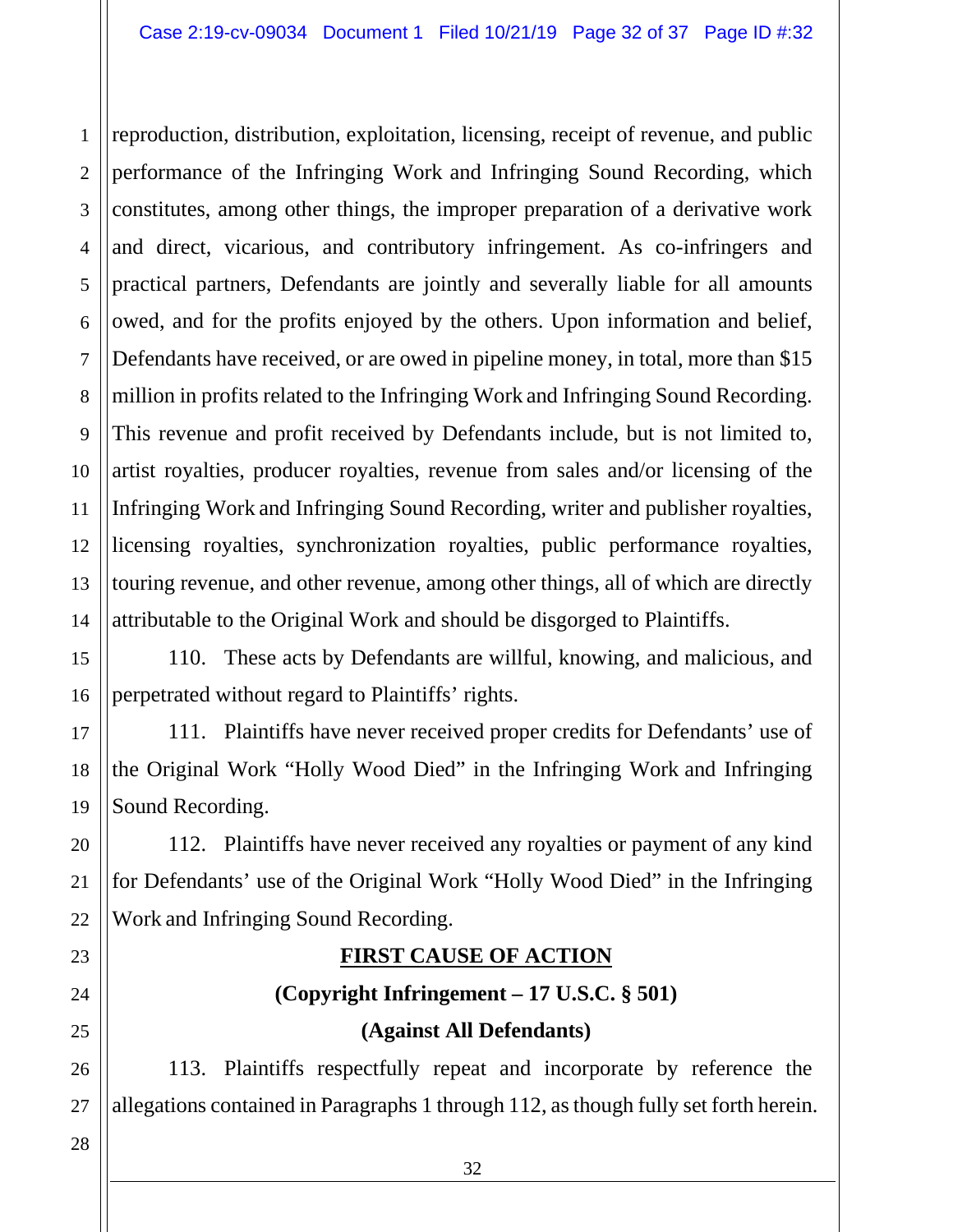114. Plaintiffs are the legal and beneficial owners of the United States copyright in the work "Holly Wood Died," Registration Number PA0001163895, as discussed above.

115. Defendants have directly, vicariously, and/or contributorily infringed and/or induced infringement of Plaintiffs' copyright in violation of 17 U.S.C. § 501.

116. Defendants had access to "Holly Wood Died" as discussed above.

117. Defendants' acts were performed without Plaintiffs' permission, license, or consent. Defendants' unauthorized reproduction, distribution, public performance, display, and creation of a derivative work, "Lucid Dreams," in the Infringing Work and Infringing Sound Recording, infringe Plaintiffs' exclusive rights in violation of the Copyright Act, 17 U.S.C. § 101 *et. seq*.

118. Defendants' infringement has been and continues to be, willful, intentional, purposeful, and with complete disregard to Plaintiffs' rights.

119. As a direct and proximate result of Defendants' infringement, Plaintiffs have been irreparably harmed.

120. "Lucid Dreams" copies prominent original parts of "Holly Wood Died." This copying satisfies both the intrinsic and extrinsic tests to establish copyright infringement. The portions copied are both qualitatively and quantitatively important to both the Original Work "Holly Wood Died," and the Infringing Work and Sound Recording "Lucid Dreams." The Infringing Work embodies the prominent original parts of "Holly Wood Died" copied by "Lucid Dreams."

121. From the date of creation of "Lucid Dreams," all Defendants have infringed Plaintiffs' copyright interest in "Holly Wood Died" including:

a. by substantially copying and publicly performing, or authorizing the copying and public performance, including publicly

1

2

3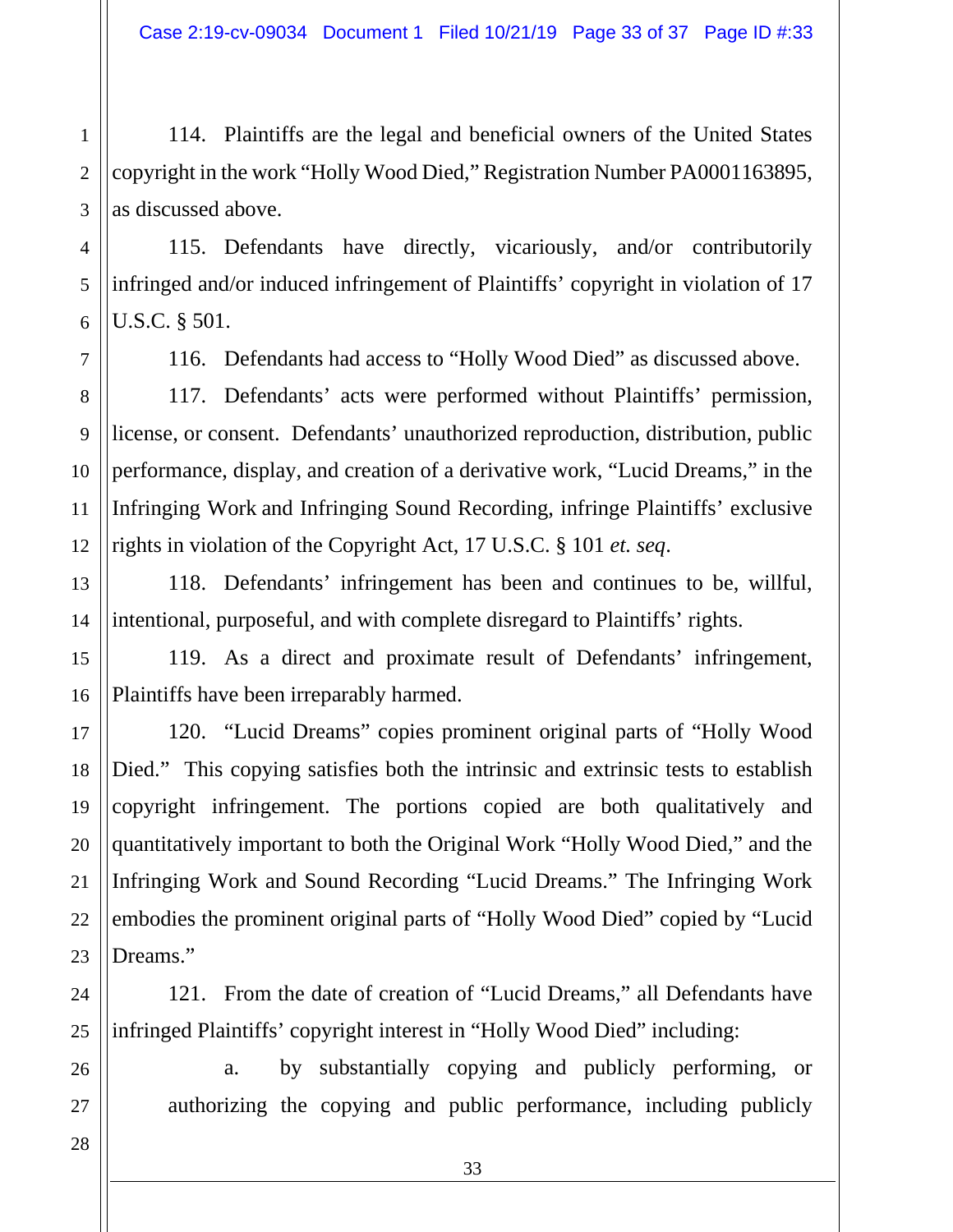performing "Lucid Dreams" at radio, live concerts, personal appearances, and on video, television, and otherwise;

b. by substantially copying the related marketing and promotion of the sale of the videos, tickets to concerts and other performances, and other merchandise; and

c. by participating in and furthering the aforementioned infringing acts, and/or sharing in the proceeds therefrom, all through substantial use of "Holly Wood Died" in and as part of "Lucid Dreams," and the Infringing Work, packaged in a variety of configurations and digital downloads, mixes, and versions, and performed in a variety of ways including radio, concerts, personal appearances, video, television, and/or otherwise.

122. Plaintiffs have received no copyright ownership interests in, and for any of the exploitations of, "Lucid Dreams" or any of the works associated with "Lucid Dreams."

123. Defendants have and continue to reproduce, distribute, and manufacture large numbers of the Infringing Work and Infringing Sound Recording, which violates Plaintiffs' copyrights and are at issue in this lawsuit. Defendants have not only marketed and exploited the works that are at issue but have granted or caused to be granted to various parties, licenses to produce, sample, and/or distribute the work that is in violation of Plaintiffs' copyright.

124. Defendants had the right and ability to control other infringers and have derived a direct financial benefit from that infringement such that Defendants should be found to be vicariously liable.

125. Defendants, with knowledge of the infringement, materially contributed to the direct infringement alleged herein such that they may be found contributorily liable.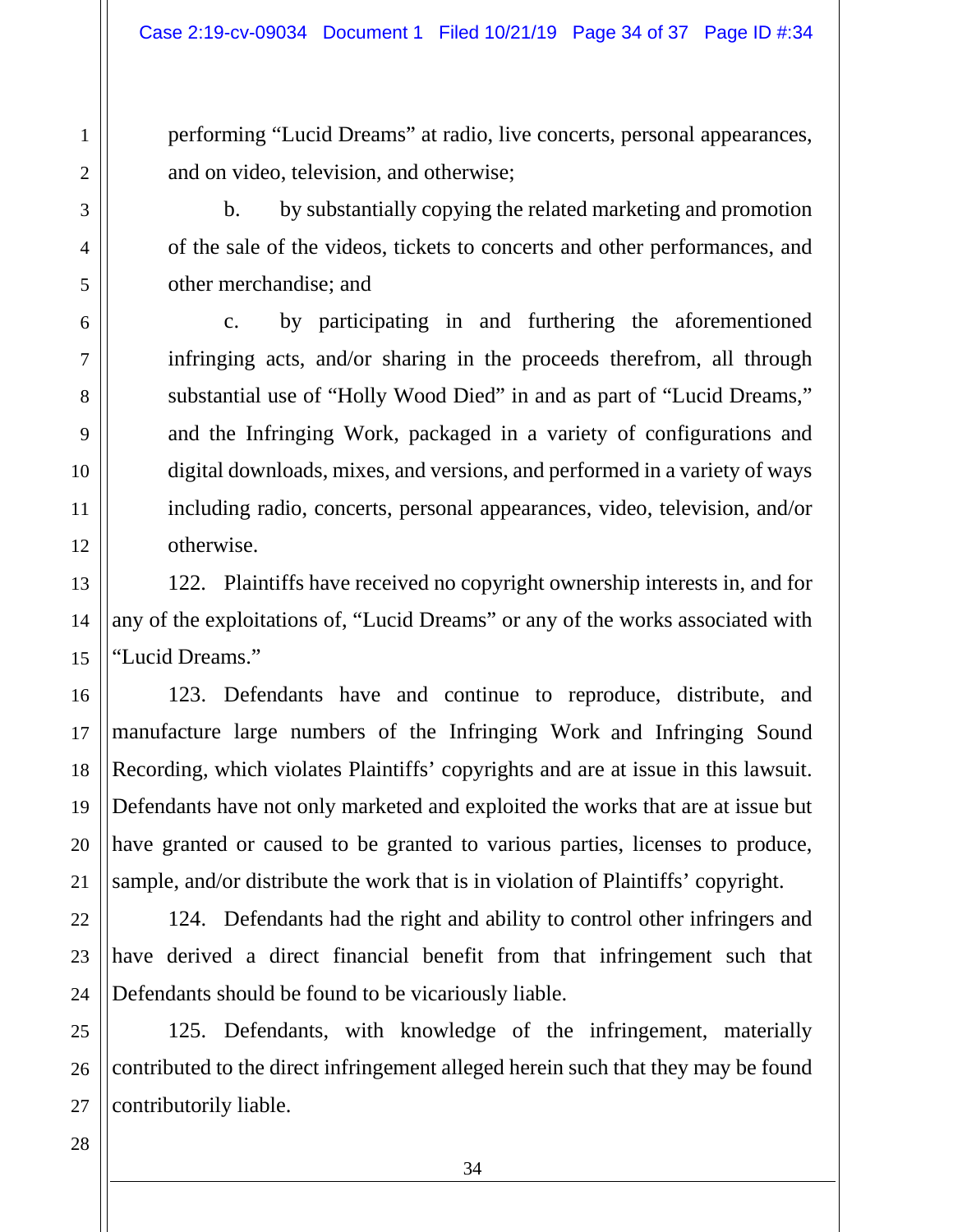126. The infringement is continuing as "Lucid Dreams," and the Infringing Work and Infringing Sound Recording, continue to be licensed for sale, downloads, ringtones, mastertones, and other exploitations by Defendants, and/or their agents.

127. As a direct and proximate result of Defendants' infringement, pursuant to 17 U.S.C.  $\S$  504 (a)(1) and (b), Plaintiffs are entitled to actual damages in addition to Defendants' profits both domestically and relating to foreign sales of other exploitation of the Infringing Work and Infringing Sound Recording, which were manufactured, distributed, or otherwise infringed domestically. On information and belief, that amount exceeds \$15 million. Further, Plaintiffs are entitled to a running royalty on all future exploitations of the Infringing Work and Infringing Sound Recording following judgment in an amount to be determined.

128. In the alternative to profits and actual damages, pursuant to 17 U.S.C. § 504(c), Plaintiffs are entitled to the maximum amount of statutory damages for each act of copyright infringement.

129. As a direct and proximate result of Defendants' infringement, Plaintiffs have incurred attorneys' fees and costs which are recoverable pursuant to 17 U.S.C. § 505.

130. Defendants' conduct has caused, is continuing to cause, and will further cause great damage to Plaintiffs, which damages cannot be accurately measured in monetary terms, and therefore, unless enjoined by the Court, Plaintiffs will suffer irreparable injury, for which Plaintiffs are without adequate remedy at law. Accordingly, Plaintiffs are entitled to a permanent injunction pursuant to 17 U.S.C. § 502 following judgment, prohibiting further infringement, reproduction, distribution, sale, public performance, other use, or exploitation of Plaintiffs' copyright.

1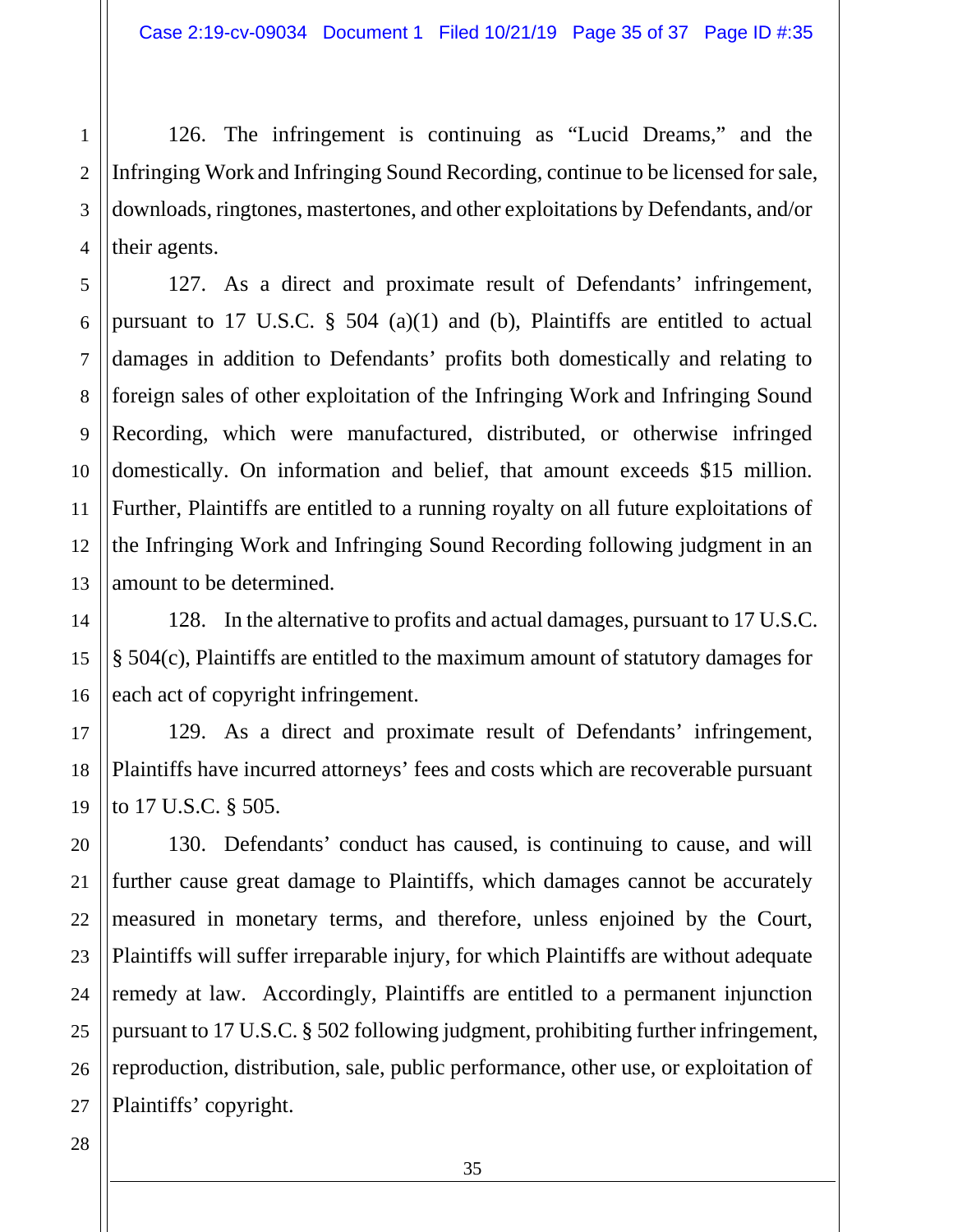### **PRAYER FOR RELIEF**

WHEREFORE, Plaintiffs pray for judgment and relief, as follows:

1. For judgment in favor of Plaintiffs and against Defendants;

2. For a declaration and finding that Defendants have willfully infringed Plaintiffs' copyrighted work in violation of the Copyright Act;

3. For a declaration and finding that Defendants are directly, vicariously, and/or contributorily liable for copyright infringement, as applicable;

4. For actual damages and profits for copyright infringement pursuant to 17 U.S.C. § 504(a)(1) and (b), including a finding that Defendants are jointly and severally liable for actual damages, as well as for each other's profits as practical partners;

5. For an accounting of all profits, income, receipts, or other benefits derived by Defendants from the reproduction, copying, display, promotion, distribution, or sale of products and services or other media, either now known or hereafter devised, that improperly or unlawfully infringe Plaintiffs' copyright pursuant to 17 U.S.C.  $\S$  504(a)(1) and (b);

6. For statutory damages, upon election prior to final judgment in the alternative to actual damages and profits, for willful copyright infringement pursuant to 17 U.S.C.  $\S$  504(c);

7. For cost of suit herein, including an award of attorneys' fees pursuant to 17 U.S.C. § 505;

1

2

3

4

5

6

7

8

9

10

11

12

13

14

15

16

17

18

19

20

21

22

23

24

25

26

27

8. For pre-judgment and post-judgment interest;

9. For a running royalty and/or ownership share in the Infringing Work and Infringing Sound Recording following judgment in an amount to be proven at trial, or in the alternative, for the entry of an injunction requiring Defendants, their officers, agents, servants, employees, representatives, successors, licensees, partners, attorneys, and assigns, and all persons acting in concert or participation